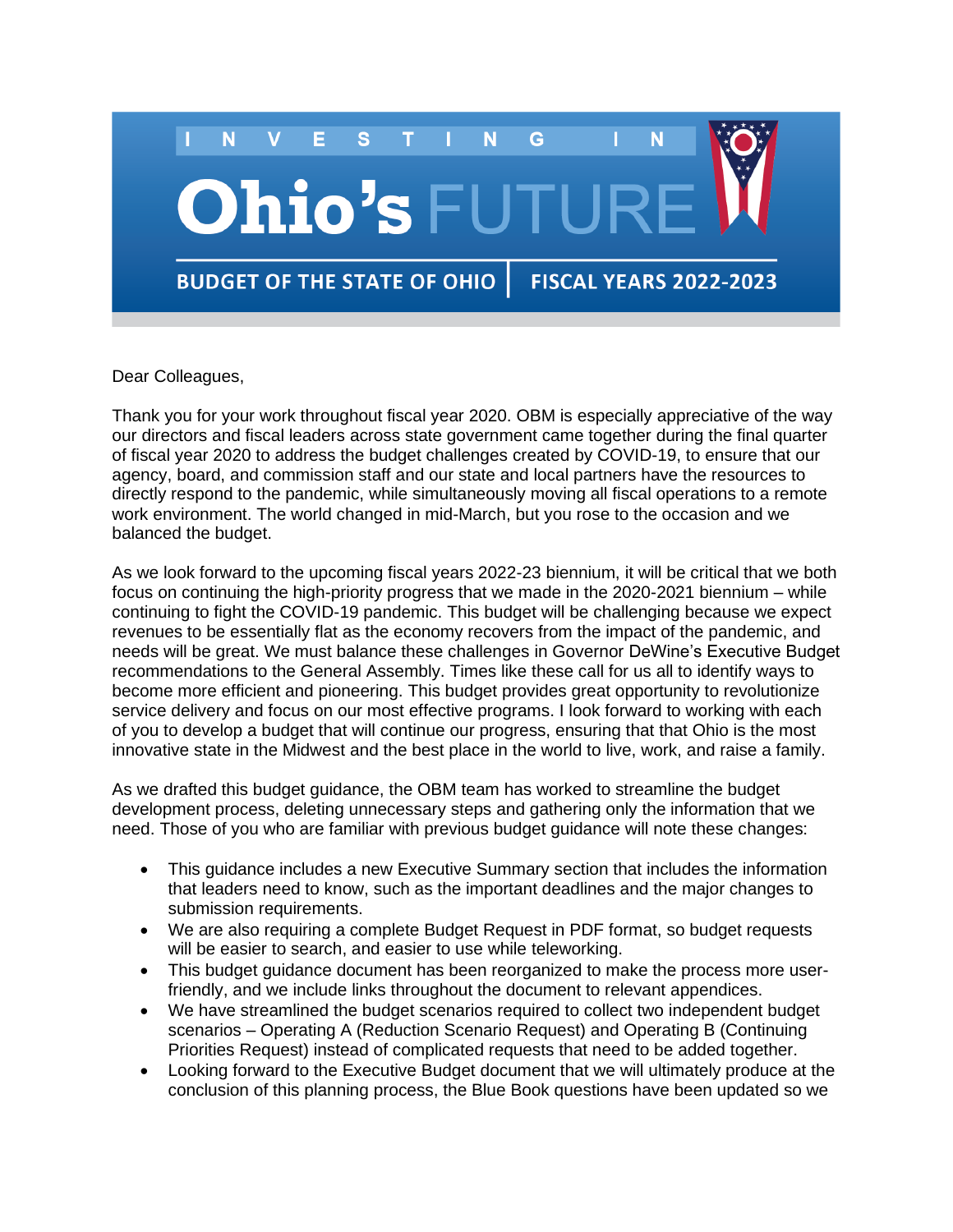can streamline Blue Book entries and provide a budget document that is succinct and informative to the general public, including:

- $\circ$  A Notable Statistics section for each agency and a correlated Goals and Objectives section, which will display to the general public a full landscape of information about the agency's approach to its mission,
- o A high-level Table of Organization for each agency, and
- $\circ$  Professional Licensing Boards and Commissions will appear as a single, organized section of the Blue Book, instead of disbursed throughout the document in alphabetical order. This will provide succinct, overarching information in an easy-tofind way, with specific information about each board and commission.

Thank you again and please do not hesitate to contact any one of us here at OBM should you need any support in your work. The Budget Analysts' email addresses and phone numbers are included on page [45.](#page-45-0)

*Very respectfully yours,* 

wmiels

*Director Kimberly Murnieks Office of Budget and Management*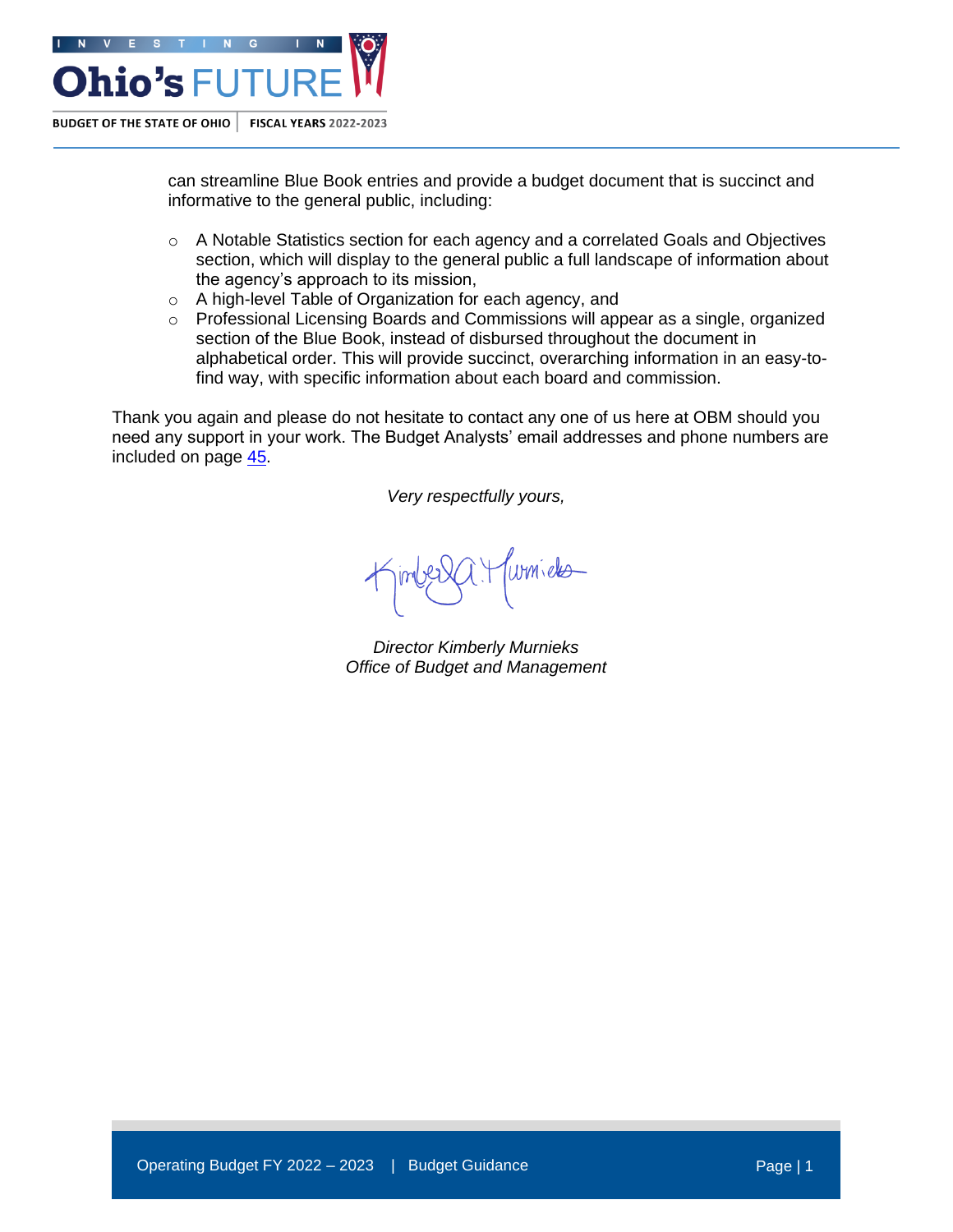

# **STATE OF OHIO OFFICE OF BUDGET & MANAGEMENT**

# **OPERATING BUDGET GUIDANCE FOR FISCAL YEARS 2022 - 2023**

# **TABLE OF CONTENTS**

| SECTION II. GENERAL AGENCY GUIDELINES AND BUDGET SYSTEMS 9         |
|--------------------------------------------------------------------|
|                                                                    |
|                                                                    |
|                                                                    |
|                                                                    |
|                                                                    |
|                                                                    |
|                                                                    |
| SECTION III. BUDGET REQUEST LIMITATIONS AND COMPONENTS OF A BUDGET |
|                                                                    |
|                                                                    |
|                                                                    |
|                                                                    |
|                                                                    |
|                                                                    |
|                                                                    |
|                                                                    |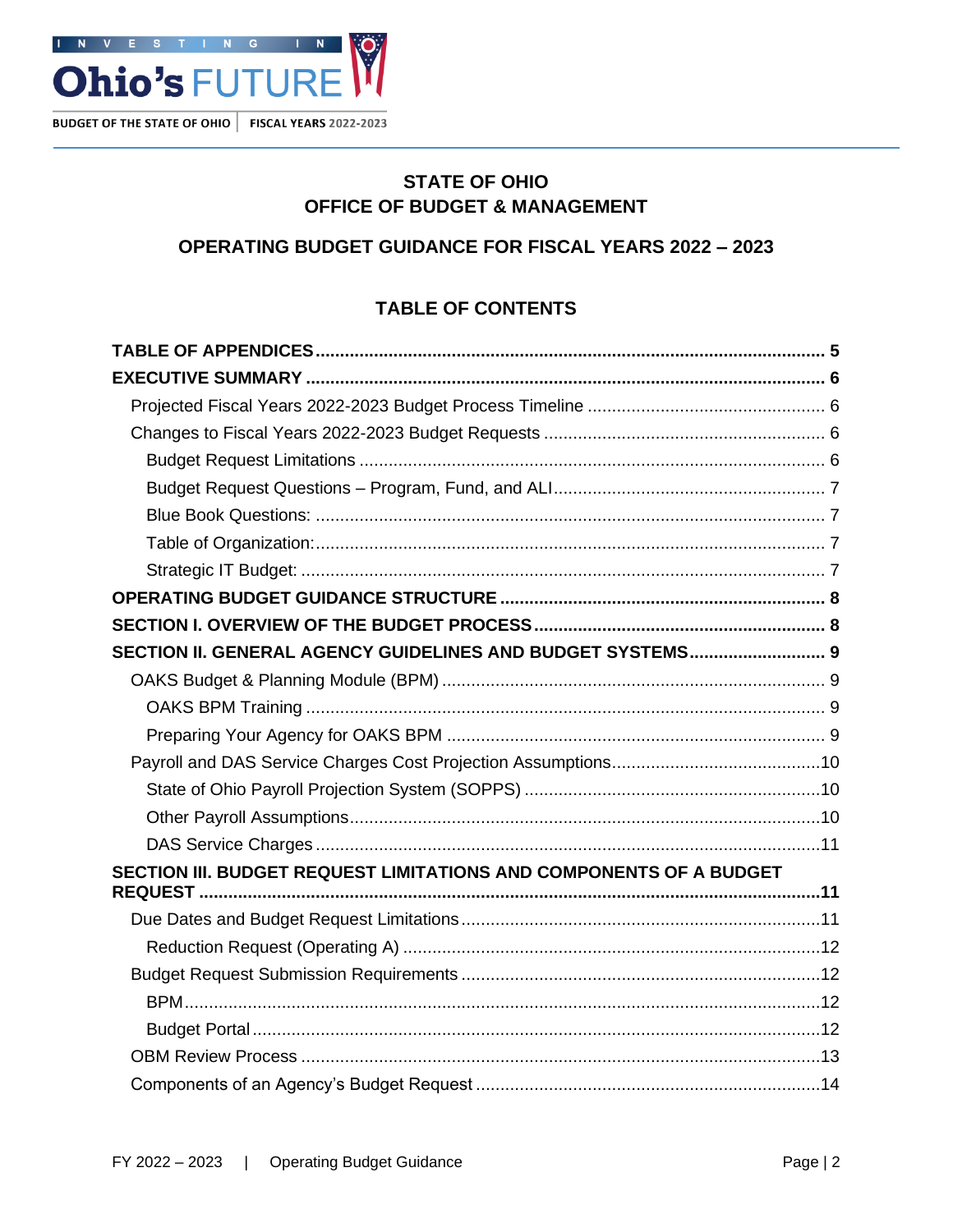BUDGET OF THE STATE OF OHIO | FISCAL YEARS 2022-2023

| Executive Agency Budget Request (BI Cognos Report BPM-0004)16      |     |
|--------------------------------------------------------------------|-----|
|                                                                    |     |
|                                                                    |     |
|                                                                    |     |
| Fund Activity Summary - Report (BPM-0003) and Required Questions18 |     |
|                                                                    |     |
|                                                                    |     |
|                                                                    |     |
|                                                                    |     |
| Agency Compliance with Customer Service Standards Questionnaire21  |     |
| SECTION IV. STRATEGIC INFORMATION TECHNOLOGY BUDGET21              |     |
|                                                                    |     |
|                                                                    |     |
|                                                                    |     |
|                                                                    |     |
|                                                                    |     |
|                                                                    |     |
|                                                                    |     |
|                                                                    |     |
|                                                                    |     |
|                                                                    |     |
| Capital Budget Spending                                            | .24 |
|                                                                    |     |
|                                                                    |     |
|                                                                    |     |
|                                                                    |     |
|                                                                    |     |
|                                                                    |     |
|                                                                    |     |
|                                                                    |     |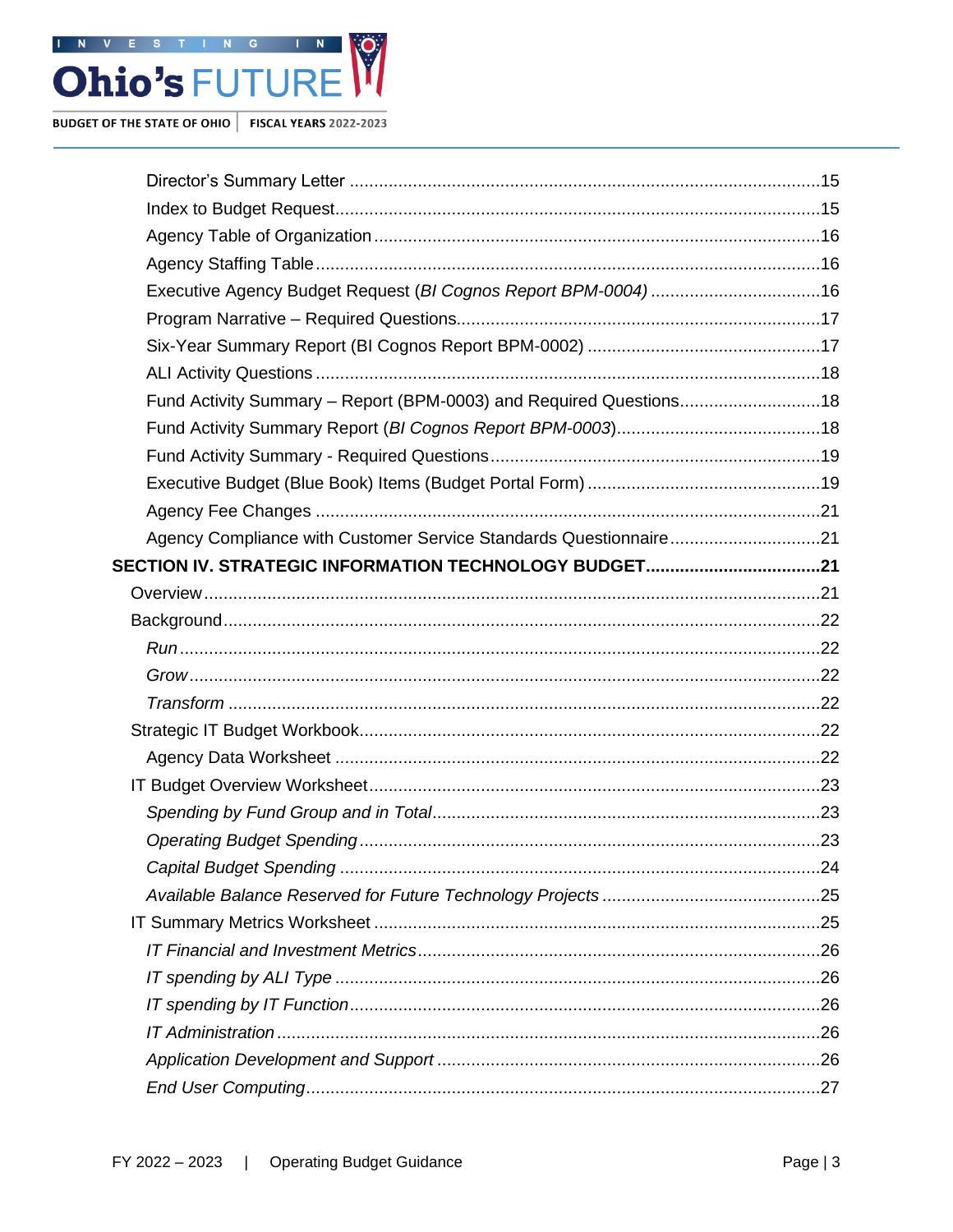

BUDGET OF THE STATE OF OHIO | FISCAL YEARS 2022-2023

<span id="page-4-0"></span>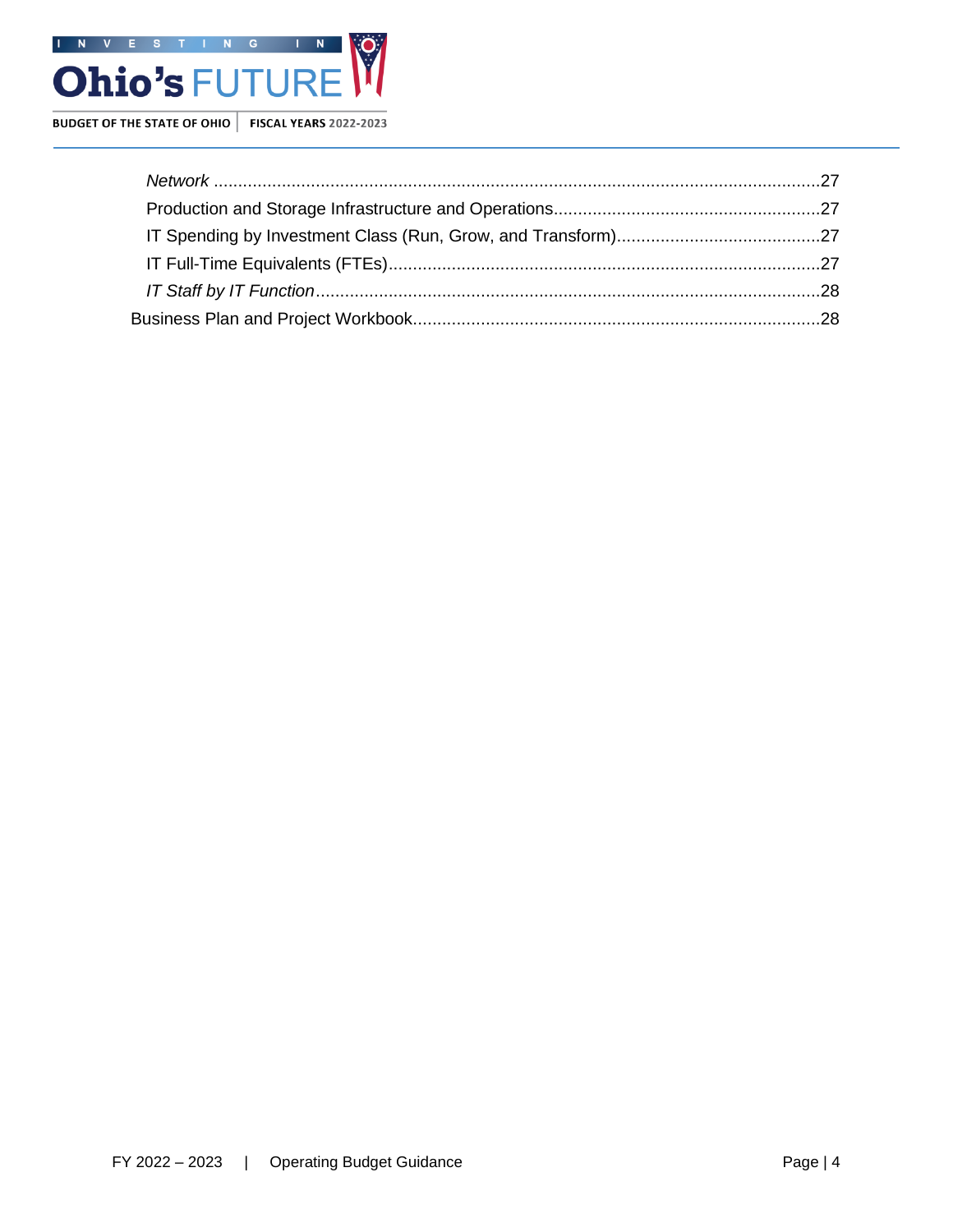# **TABLE OF APPENDICES**

<span id="page-5-0"></span>

| <b>Appendix A</b> | Glossary of Terms                                               |
|-------------------|-----------------------------------------------------------------|
| <b>Appendix B</b> | <b>OAKS Budget Account Chartfields</b>                          |
| <b>Appendix C</b> | <b>Payroll Checkoff Charges</b>                                 |
| <b>Appendix D</b> | Agency Due Dates and OBM Budget Analyst Assignments             |
| <b>Appendix E</b> | <b>Program Narrative - Required Questions</b>                   |
| <b>Appendix F</b> | ALI Budget Request - Required Questions                         |
| <b>Appendix G</b> | <b>Fund Activity Questions</b>                                  |
| <b>Appendix H</b> | <b>BI Cognos Reports Summary Sheet</b>                          |
| <b>Appendix I</b> | <b>Agency Staffing Table</b>                                    |
| Appendix J        | <b>Agency Fee Changes</b>                                       |
| <b>Appendix K</b> | Agency Compliance with Customer Service Standards Questionnaire |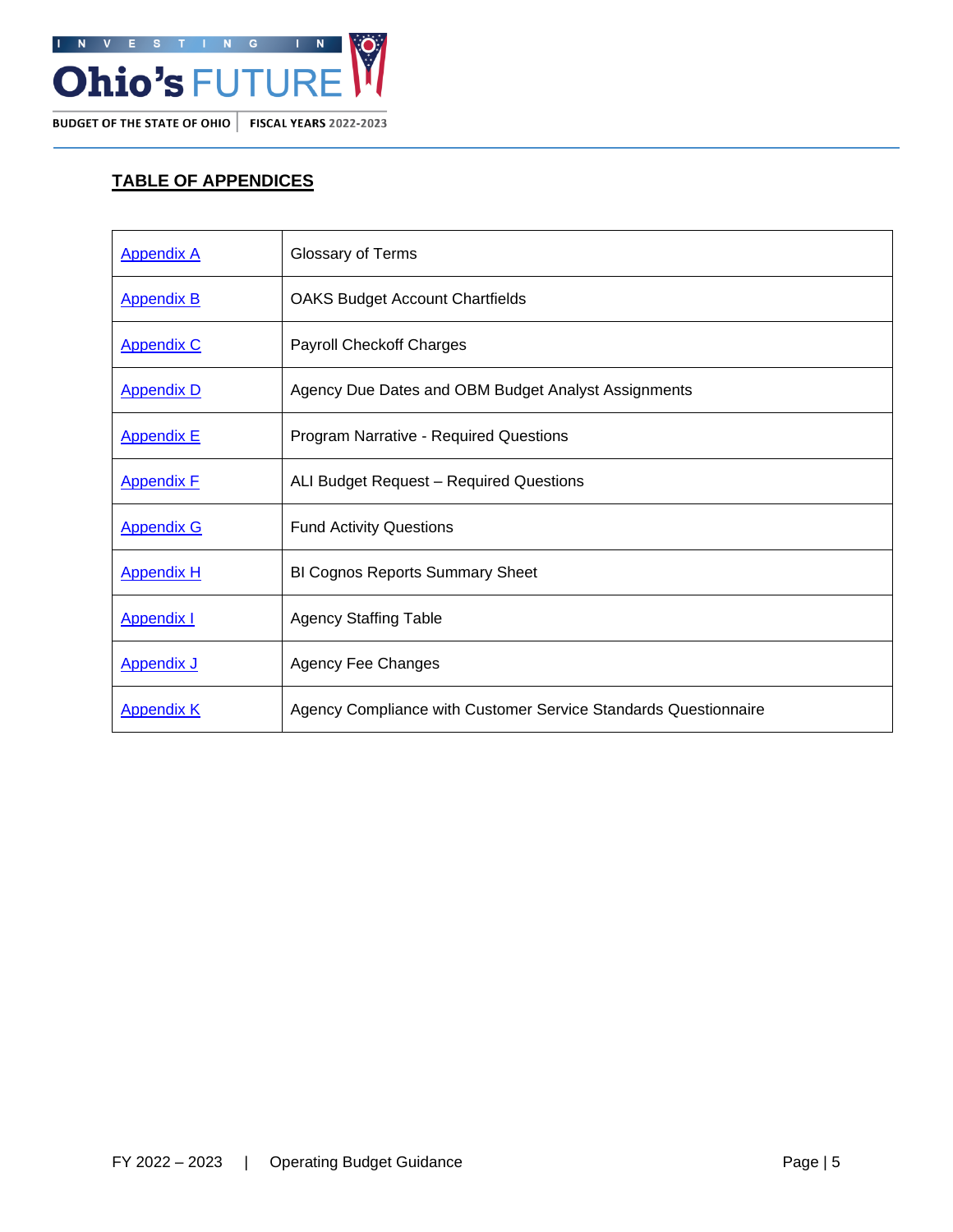### **EXECUTIVE SUMMARY**

Every two years, the Office of Budget and Management (OBM) releases the operating budget guidance for agencies. This year, the budget guidance includes an executive summary focused on two aspects of the overall guidance: (1) important dates throughout the budget process and (2) major changes to the budget request submission requirements.

First, to aid agencies in creating internal deadlines, the timeline below lists important dates during the fiscal years 2022-2023 budget process. The dates highlighted in bold are the budget request due dates. To confirm which group your agency is in, please see [Appendix D.](#page-42-0)

#### <span id="page-6-0"></span>**Projected Fiscal Years 2022-2023 Budget Process Timeline**

| July 20, 2020             | <b>Operating Budget Guidance released</b>                                                             |
|---------------------------|-------------------------------------------------------------------------------------------------------|
| August 5, 2020            | Agency training available (online budgeting system, reporting, Budget<br>Center)                      |
| <b>September 15, 2020</b> | Group 1 requests due – Boards and commissions, non-cabinet agencies                                   |
| <b>October 14, 2020</b>   | Group 2 requests due – Cabinet agencies and all other executive<br>agencies                           |
| <b>November 1, 2020</b>   | Group 3 requests due – Legislative, judicial, and statewide elected<br>agencies                       |
| November-February 1       | OBM reviews agency requests and works with the Governor's Office to<br>develop budget recommendations |
| February 1, 2021          | Executive Budget (Blue Book) published                                                                |
| February 9, 2021*         | Main Operating Budget Bill introduced                                                                 |
| February-June 2021*       | Main Operating Budget Bill moves through legislative process                                          |
| July 1, 2021*             | New main operating budget appropriations become effective                                             |

\*Dates are subject to change

#### <span id="page-6-1"></span>**Changes to Fiscal Years 2022-2023 Budget Requests**

OBM has updated the fiscal years 2022-2023 operating budget request submission process from past years. Highlights of the improvements include:

<span id="page-6-2"></span>Budget Request Limitations: Agencies will be subject to request limits for fiscal years 2022 and 2023, but the limits will be notably different this biennium because of significant changes in the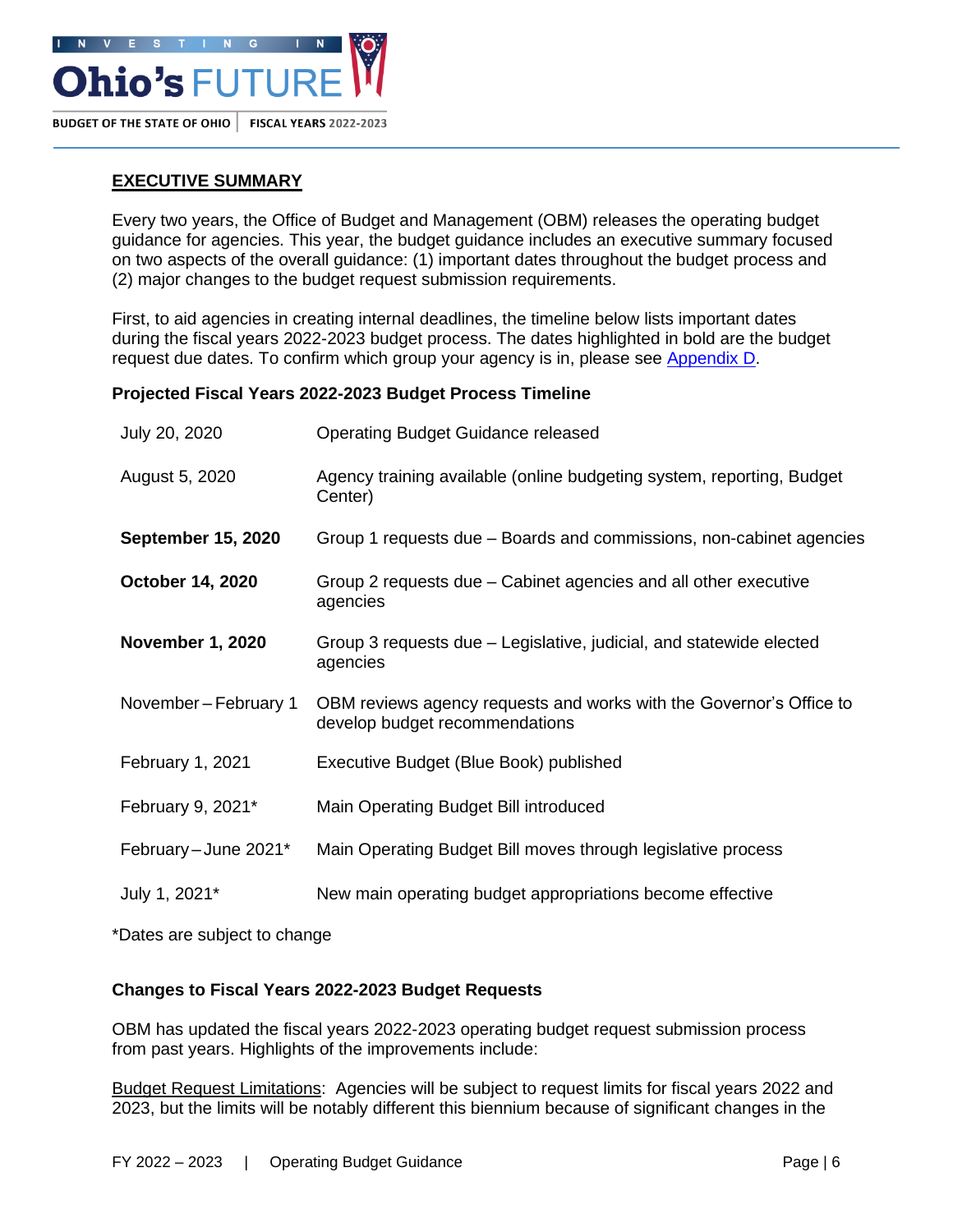definitions of the two budget request scenarios. These limits will apply at the fund level. Agencies are encouraged to propose shifting resources between programs and line items in support of Administration priorities and to streamline operations and improve efficiencies. The new budget request limitations are as follows:

- *Reduction Request (Operating A)* Agencies will submit a scenario reflecting a funding level for GRF at 10% below current funding.
- *Continuing Priorities Request (Operating B)* Agencies will request the amount of appropriation needed to maintain services provided during the current fiscal year (i.e., accounting for inflationary costs to payroll and other expenses). Agencies are encouraged to rethink operations, organizational structure, and outcomes to become more efficient and effective.

Please see the [Budget Request Limitations](#page-11-1) section for additional information.

<span id="page-7-0"></span>Budget Request Questions – Program, Fund, and ALI: OBM has made significant changes to the number and types of questions at the program, appropriation line item (ALI), and fund levels. This re-focuses questions at the ALI level, allowing agencies to better address the functions within each ALI and helping analysts to better understand each agency budget. Agencies will respond to budget submission questions at the program level and complete an ALI Activity worksheet for most ALIs.

In addition, the Fund Activity worksheet now includes a grant table to be completed when applicable.

For more information about changes to budget request questions, please see the [Components](#page-13-1)  [of a Budget Request](#page-13-1) section and [Appendices E,](#page-46-0) [F,](#page-47-0) [G](#page-49-0) to see the new questions for programs, ALIs, and funds.

<span id="page-7-1"></span>Blue Book Questions: Agency Executive Budget ("Blue Book") entries must be succinct and informative to the public. In addition, OBM has added a Notable Statistics section and has combined the Goals and Objectives sections. For more information about Blue Book question changes, please see the [Blue Book Questions](#page-19-1) section.

<span id="page-7-2"></span>Table of Organization: Along with other changes in the Blue Book, a high-level Table of Organization for each agency will be displayed in the agency section of the Blue Book. For clarity and consistency, OBM will require all agencies to use the same basic template. For more information about [Table of Organization](#page-16-0) requirements, please see the Table of Organization section.

<span id="page-7-3"></span>Strategic IT Budget: As in the fiscal years 2020-2021 budget process, agencies will complete a Strategic IT Budget Workbook and related documents. To clarify some of the definitions and instructions related to these workbooks, OBM has streamlined the Strategic IT section, including moving the instructions from an appendix into the main guidance. Please see the [Strategic IT](#page-21-2)  [Budget section](#page-21-2) for more information.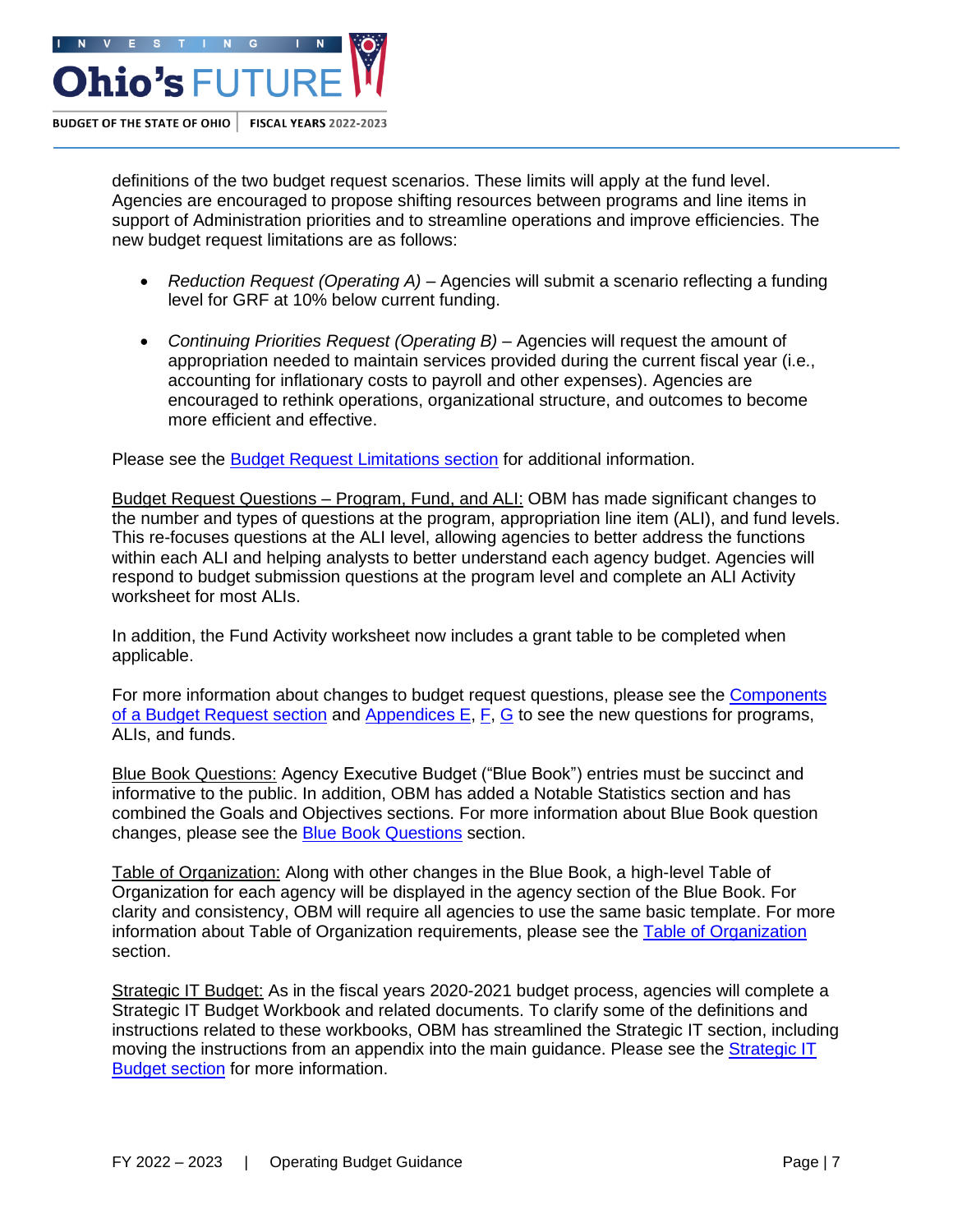

Complete Budget Request PDF: This year, OBM is requiring agencies to submit a complete budget request electronically as a PDF into the Budget Portal. This submission should not include the Executive Budget (Blue Book) questions.

While this Executive Summary provides a high-level overview, the remaining guidance provides specific and detailed information about the budget process, general guidelines, and budget components. Please always feel free to contact your OBM Budget Analyst with questions.

### <span id="page-8-0"></span>**OPERATING BUDGET GUIDANCE STRUCTURE**

This document is divided into four sections. Section I provides an overview of the budget preparation process, cites pertinent Ohio Revised Code sections, and outlines the budget process timeline. [Section II](#page-9-0) provides an overview of the systems involved in preparation of the budget request and payroll and service charge cost assumptions. [Section III](#page-11-1) provides budget request limitation information, submission instructions, and detailed information for assembling the various documents that comprise an agency's budget request. [Section IV](#page-21-2) provides an overview of the Strategic IT Budget process and specific instructions for completing the Strategic IT Budget Workbook.

<span id="page-8-1"></span>Instructions regarding budget-related language sought by agencies in the budget bill are provided separately in the [Budget Language Guidance.](Budget_Language_Guidance_FY-2022-23.pdf)

## **SECTION I. OVERVIEW OF THE BUDGET PROCESS**

Every two years, or biennium, Ohio is required by law to prepare and adopt a budget to allocate state financial resources, a cycle known as the "budget process." To guide this process, the Office of Budget and Management (OBM) releases operating budget guidance for agencies using the requirements outlined in Ohio Revised Code Sections 107.03 (Governor) and 126.02 (OBM and agencies) as a base for the required contents of the agency budget request submission.

Following the OBM budget guidance, state agencies develop individual agency budget requests, which are composed of summaries showing funding data and narrative descriptions of the services provided with those dollars. Agencies then submit these requests to OBM, and OBM evaluates the requests, coordinates with the Governor's policy team, and makes recommendations to the Governor. The Governor's budget recommendations become a part of the Governor's Executive Budget (also known as the "Blue Book"), which is ultimately published on OBM's web site [\(http://obm.ohio.gov\)](http://obm.ohio.gov/).

The Blue Book includes all budget recommendations in a single document; however, when presented to the General Assembly in bill form, four bills are generally introduced. OBM expects separate bills for the main operating budget, the transportation budget, the Bureau of Workers' Compensation budget, and the Industrial Commission budget.

Budget bills are typically introduced in the House of Representatives, considered and passed with changes, and then undergo the same process in the Senate. The version of the bill voted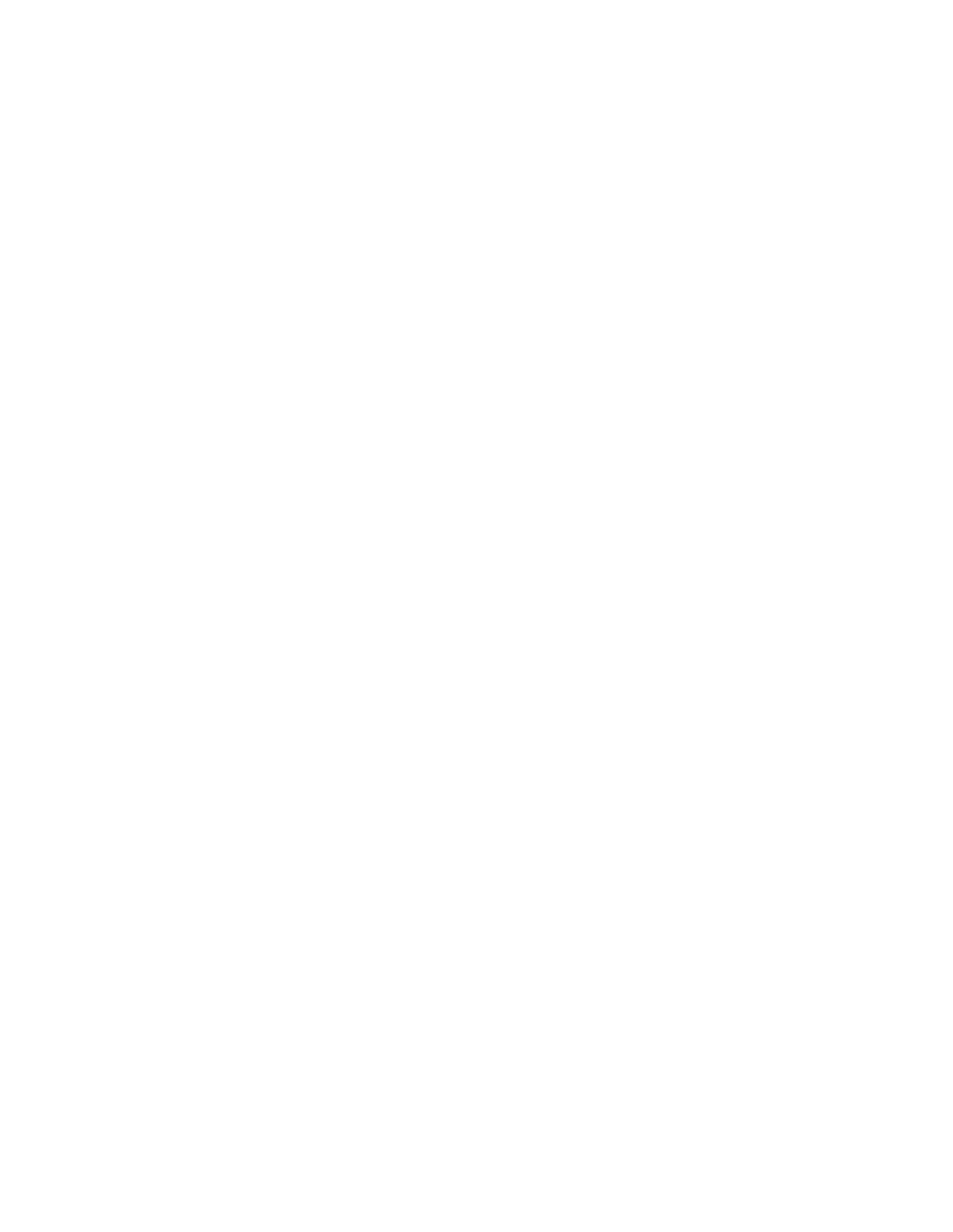### **EXECUTIVE SUMMARY**

Every two years, the Office of Budget and Management (OBM) releases the operating budget guidance for agencies. This year, the budget guidance includes an executive summary focused on two aspects of the overall quidance: (1) important dates throughout the budget process and (2) major changes to the budget request submission requirements.

First, to aid agencies in creating internal deadlines, the timeline below lists important dates during the fiscal years 2022-2023 budget process. The dates highlighted in bold are the budget request due dates. To confirm which group your agency is in, please see Appendix D.

Projected Fiscal Year s 2022-2023 Budget Process Timeline

| July 20, 2020         | <b>Operating Budget Guidance released</b>                                                         |
|-----------------------|---------------------------------------------------------------------------------------------------|
| August 5, 2020        | Agency training available (online budgeting system, reporting, Budget<br>Center)                  |
| September 15, 2020    | Group 1 requests due ±Boards and commissions, non-cabinet agencies                                |
| October 14, 2020      | Group 2 requests due $\pm$ Cabinet agencies and all other executive<br>agencies                   |
| November 1, 2020      | Group 3 requests due ±Legislative, judicial, and statewide elected<br>agencies                    |
| November ± February 1 | OBM reviews agency requests and works with the $*RYHUQRU\P V 2$<br>develop budget recommendations |
| February 1, 2021      | Executive Budget (Blue Book) published                                                            |
| February 9, 2021*     | Main Operating Budget Bill introduced                                                             |
| February ±June 2021*  | Main Operating Budget Bill moves through legislative process                                      |
| July 1, 2021*         | New main operating budget appropriations become effective                                         |
|                       |                                                                                                   |

\*Dates are subject to change

Changes to Fiscal Year s 2022-2023 Budget Requests

OBM has updated the fiscal years 2022-2023 operating budget request submission process from past years. Highlights of the improvements include:

Budget Request Limitations: Agencies will be subject to request limits for fiscal years 2022 and 2023, but the limits will be notably different this biennium because of significant changes in the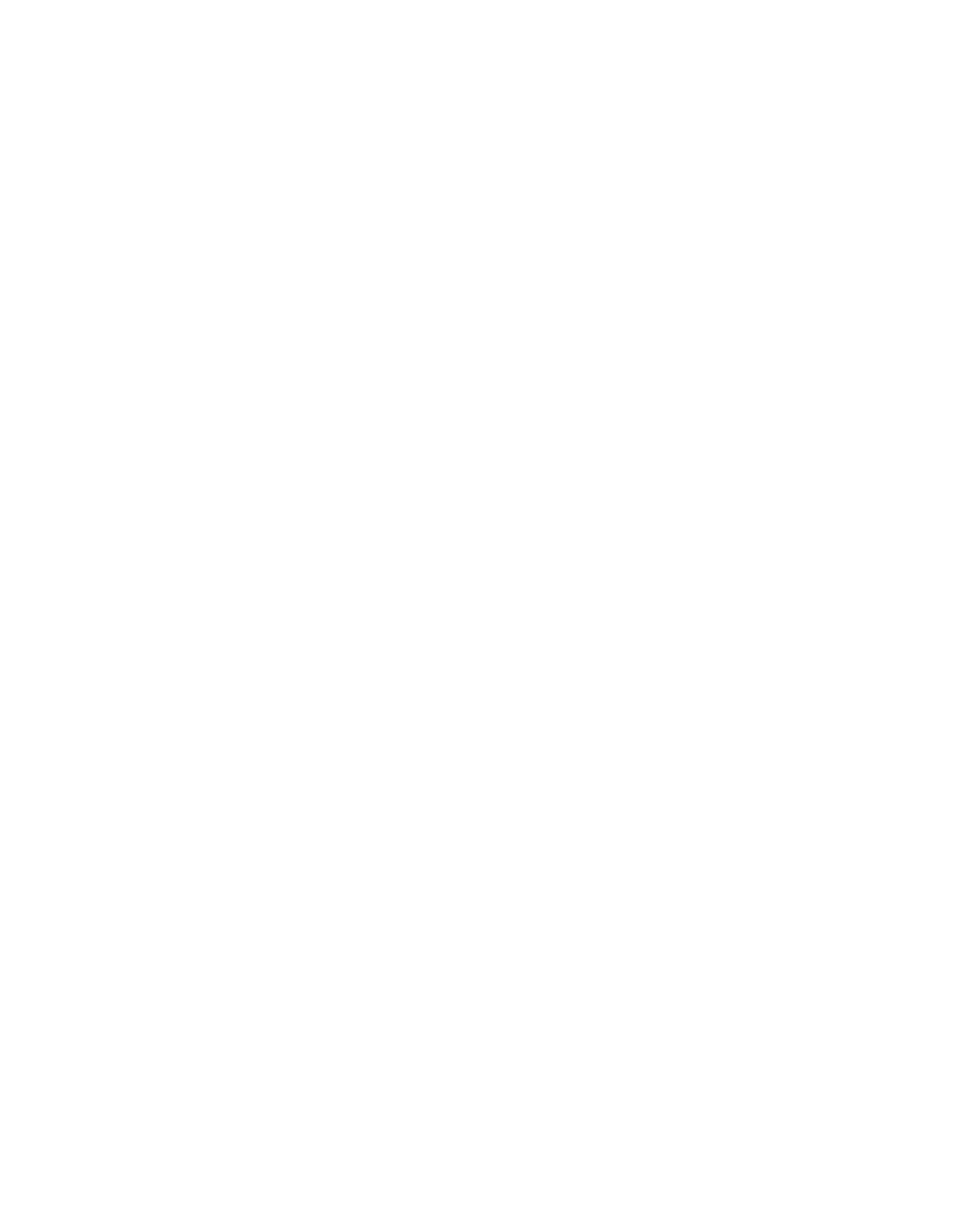

Complete Budget Request PDF: This year, OBM is requiring agencies to submit a complete budget request electronically as a PDF into the Budget Portal. This submission should not include the Executive Budget (Blue Book) questions.

While this Executive Summary provides a high-level overview, the remaining guidance provides specific and detailed information about the budget process, general guidelines, and budget components. Please always feel free to contact your OBM Budget Analyst with questions.

### OPERATING BUDGET GUIDANCE STRUCTURE

This document is divided into four sections. Section I provides an overview of the budget preparation process, cites pertinent Ohio Revised Code sections, and outlines the budget process timeline. Section II provides an overview of the systems involved in preparation of the budget request and payroll and service charge cost assumptions. Section III provides budget request limitation information, submission instructions, and detailed information for assembling the various documents that comprise an agency's budget request. Section IV provides an overview of the Strategic IT Budget process and specific instructions for completing the Strategic IT Budget Workbook.

Instructions regarding budget-related language sought by agencies in the budget bill are provided separately in the Budget Language Guidance.

### SECTION I. OVERVIEW OF THE BUDGET PROCESS

Every two years, or biennium, Ohio is required by law to prepare and adopt a budget to allocate state financial resources, a cycle known as the "budget process." To guide this process, the Office of Budget and Management (OBM) releases operating budget guidance for agencies using the requirements outlined in Ohio Revised Code Sections 107.03 (Governor) and 126.02 (OBM and agencies) as a base for the required contents of the agency budget request submission.

Following the OBM budget guidance, state agencies develop individual agency budget requests, which are composed of summaries showing funding data and narrative descriptions of the services provided with those dollars. Agencies then submit these requests to OBM, and OBM evaluates the requests, coordinates with the Governor's policy team, and makes recommendations to the Governor. The Governor's budget recommendations become a part of the Governor's Executive Budget (also known as the "Blue Book"), which is ultimately published on OBM's web site (http://obm.ohio.gov).

The Blue Book includes all budget recommendations in a single document; however, when presented to the General Assembly in bill form, four bills are generally introduced. OBM expects separate bills for the main operating budget, the transportation budget, the Bureau of Workers' Compensation budget, and the Industrial Commission budget.

Budget bills are typically introduced in the House of Representatives, considered and passed with changes, and then undergo the same process in the Senate. The version of the bill voted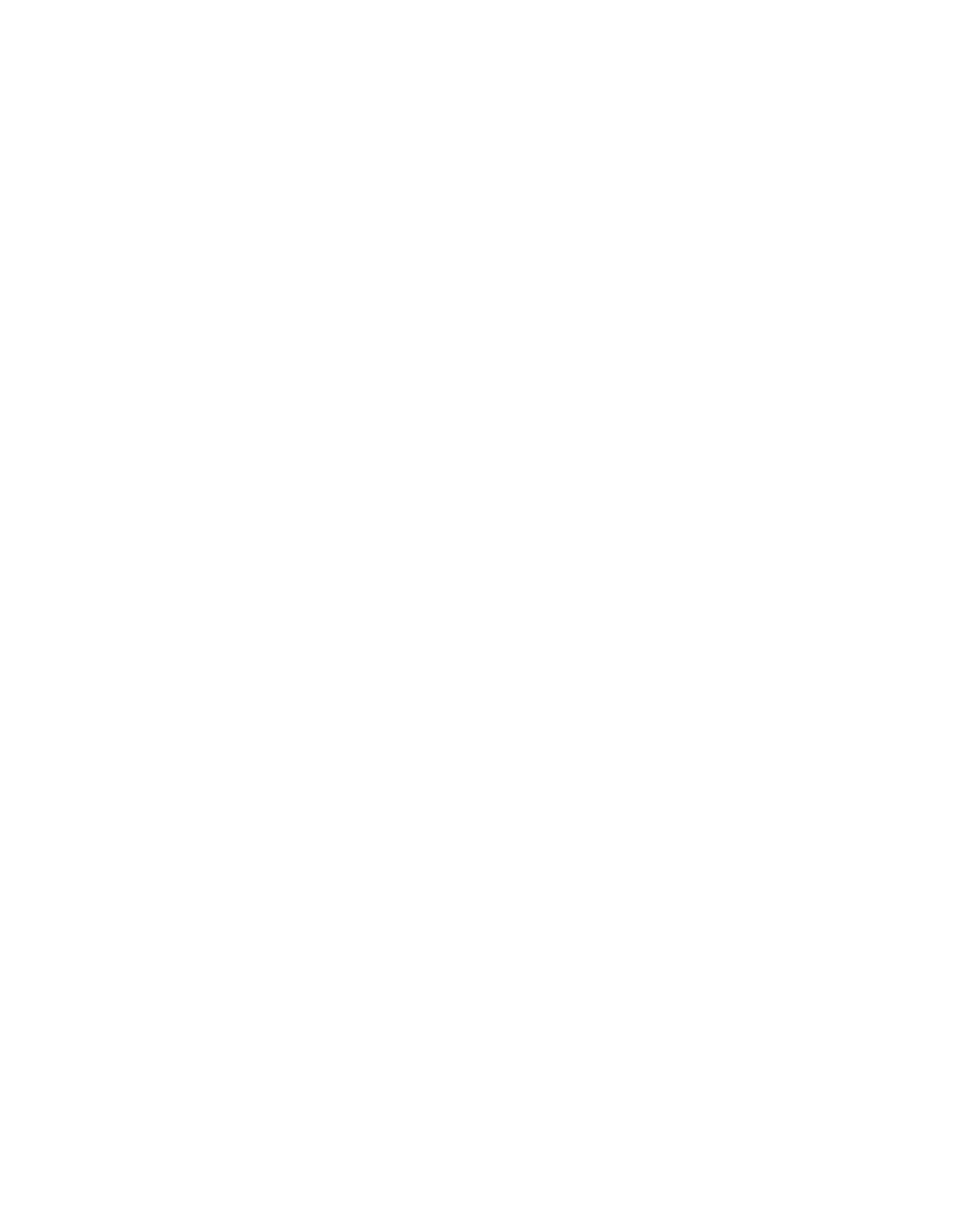definitions of the two budget request scenarios. These limits will apply at the fund level. Agencies are encouraged to propose shifting resources between programs and line items in support of Administration priorities and to streamline operations and improve efficiencies. The new budget request limitations are as follows:

- x Reduction Request (Operating A) ±Agencies will submit a scenario reflecting a funding level for GRF at 10% below current funding.
- x Continuing Priorities Request (Operating B)  $\pm$ Agencies will request the amount of appropriation needed to maintain services provided during the current fiscal year (i.e., accounting for inflationary costs to payroll and other expenses). Agencies are encouraged to rethink operations, organizational structure, and outcomes to become more efficient and effective.

Please see the Budget Request Limitations section for additional information.

Budget Request Questions ±Program, Fund, and ALI: OBM has made significant changes to the number and types of questions at the program, appropriation line item (ALI), and fund levels. This re-focuses questions at the ALI level, allowing agencies to better address the functions within each ALI and helping analysts to better understand each agency budget. Agencies will respond to budget submission questions at the program level and complete an ALI Activity worksheet for most ALIs.

In addition, the Fund Activity worksheet now includes a grant table to be completed when applicable.

For more information about changes to budget request questions, please see the Components of a Budget Request section and Appendices E, F,  $G$  to see the new questions for programs, ALIs, and funds.

Blue Book Questions:  $$JHQF\\($  ([HFXWLYH %XG  $\triangleq$  htrides must be subcinerard of 2 and 2 and 2 and 2 and 2 and 2 and 2 and 2 and 2 and 2 and 2 and 2 and 2 and 2 and 2 and 2 and 2 and 2 and 2 and 2 and 2 and 2 and 2 and 2 informative to the public. In addition, OBM has added a Notable Statistics section and has combined the Goals and Objectives sections. For more information about Blue Book question changes, please see the Blue Book Questions section.

Table of Organization: Along with other changes in the Blue Book, a high-level Table of Organization for each agency will be displayed in the agency section of the Blue Book. For clarity and consistency, OBM will require all agencies to use the same basic template. For more information about Table of Organization requirements, please see the Table of Organization section.

Strategic IT Budget: As in the fiscal years 2020-2021 budget process, agencies will complete a Strategic IT Budget Workbook and related documents. To clarify some of the definitions and instructions related to these workbooks, OBM has streamlined the Strategic IT section, including moving the instructions from an appendix into the main guidance. Please see the Strategic IT Budget section for more information.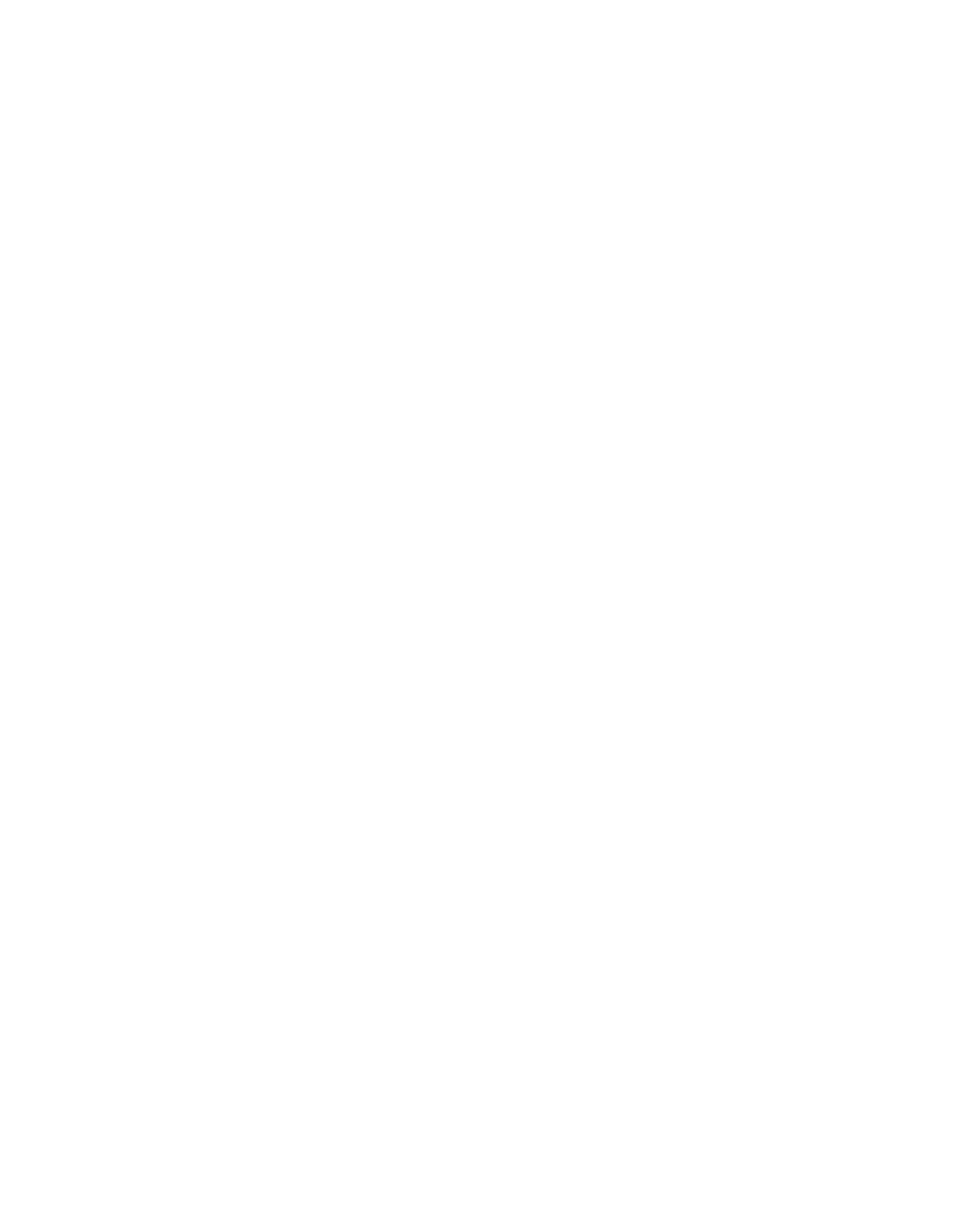# **TABLE OF APPENDICES**

| <b>Appendix A</b> | Glossary of Terms                                               |
|-------------------|-----------------------------------------------------------------|
| <b>Appendix B</b> | <b>OAKS Budget Account Chartfields</b>                          |
| <b>Appendix C</b> | <b>Payroll Checkoff Charges</b>                                 |
| <b>Appendix D</b> | Agency Due Dates and OBM Budget Analyst Assignments             |
| <b>Appendix E</b> | <b>Program Narrative - Required Questions</b>                   |
| <b>Appendix F</b> | ALI Budget Request ±Required Questions                          |
| <b>Appendix G</b> | <b>Fund Activity Questions</b>                                  |
| <b>Appendix H</b> | <b>BI Cognos Reports Summary Sheet</b>                          |
| <b>Appendix I</b> | <b>Agency Staffing Table</b>                                    |
| Appendix J        | <b>Agency Fee Changes</b>                                       |
| <b>Appendix K</b> | Agency Compliance with Customer Service Standards Questionnaire |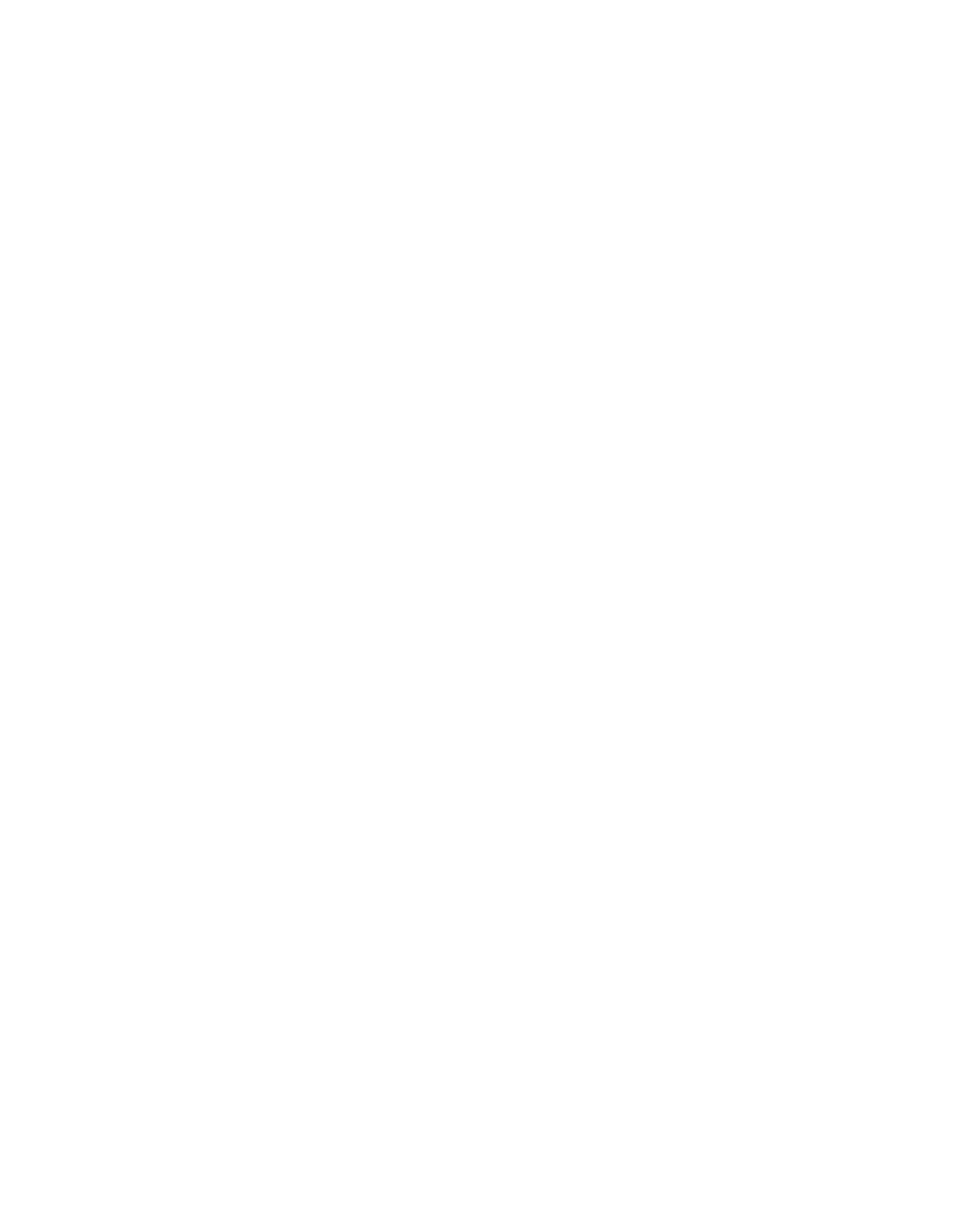

| 41200 - Commercial Activity Tax   | 42100 - Business Licenses & Fees          |
|-----------------------------------|-------------------------------------------|
| 41250 - Public Utility Excise Tax | 42600 - Wildlife Water License Fee Permit |
| 41300 - Kilowatt Hours Excise Tax |                                           |

| <b>PERMISSIVE TAXES:</b>     | <b>OTHER SOURCES OF FINANCING:</b> |
|------------------------------|------------------------------------|
| 49000 - Permissive Taxes     | 46000 - Bond Proceeds              |
| 49100 - Permissive Taxes Nec | 46100 - Sales of Assets            |
| 49200 - Municipal Income Tax | 46200 - Loans Repayments           |

| <b>SALES TAXES:</b>            | <b>EARNINGS ON INVESTMENTS:</b>         |
|--------------------------------|-----------------------------------------|
| 41000 - Non-Auto Sales and Use | 45600 - Investment Income               |
| 41050 - Auto Sales and Use     | 45670 - Undistributed Investment Income |

| <b>PAYROLL EMPLOYEE SHARE:</b> | <b>OTHER INCOME - SALES:</b> |
|--------------------------------|------------------------------|
| 48000 - PR Deductions          | 43000 - Sales and Service    |

## **OTHER GRANTS AND CONTRIBUTIONS:**

44300 - Participation - Local Government

# **OAKS BUDGET ACCOUNT CHARTFIELDS EXPENSE ACCOUNTS**

| 500 - PERSONAL SERVICE-PAYROLL        | 510 - PURCHASES PERSONAL SERVICES<br><b>AND OTHER</b> |
|---------------------------------------|-------------------------------------------------------|
| 5010 - Basic Wages for Work Performed | 5100 - Purchased Personal Services                    |
|                                       | 5120 - Awards, Prizes, Bonus, and Other               |
|                                       | 5177 - ISTV - Training                                |

| <b>520 - SUPPLIES AND MAINTENANCE</b>                      | 530 - EQUIPMENT                                                             |
|------------------------------------------------------------|-----------------------------------------------------------------------------|
| 5200 - Edible Products & Food Handling                     | 5300 - Food Handling Equipment                                              |
| 5210 - Supplies, Materials, & Minor<br><b>Expenditures</b> | 5311 - Office Equipment                                                     |
| 5220 - Motor Vehicles, Air & Watercraft                    | 5321 - Motor Vehicles                                                       |
| 5230 - Travel                                              | 5331 - Construction, Agricultural, and<br><b>Groundskeeping Equipment</b>   |
| 5240 - Information Technology and Shipping                 | 5351 - Medical, Laboratory, or Therapeutic<br>Equipment                     |
| 5250 - Fuels & Utilities                                   | 5361 - Laundry, Cleaning, Educational, and<br><b>Recreational Equipment</b> |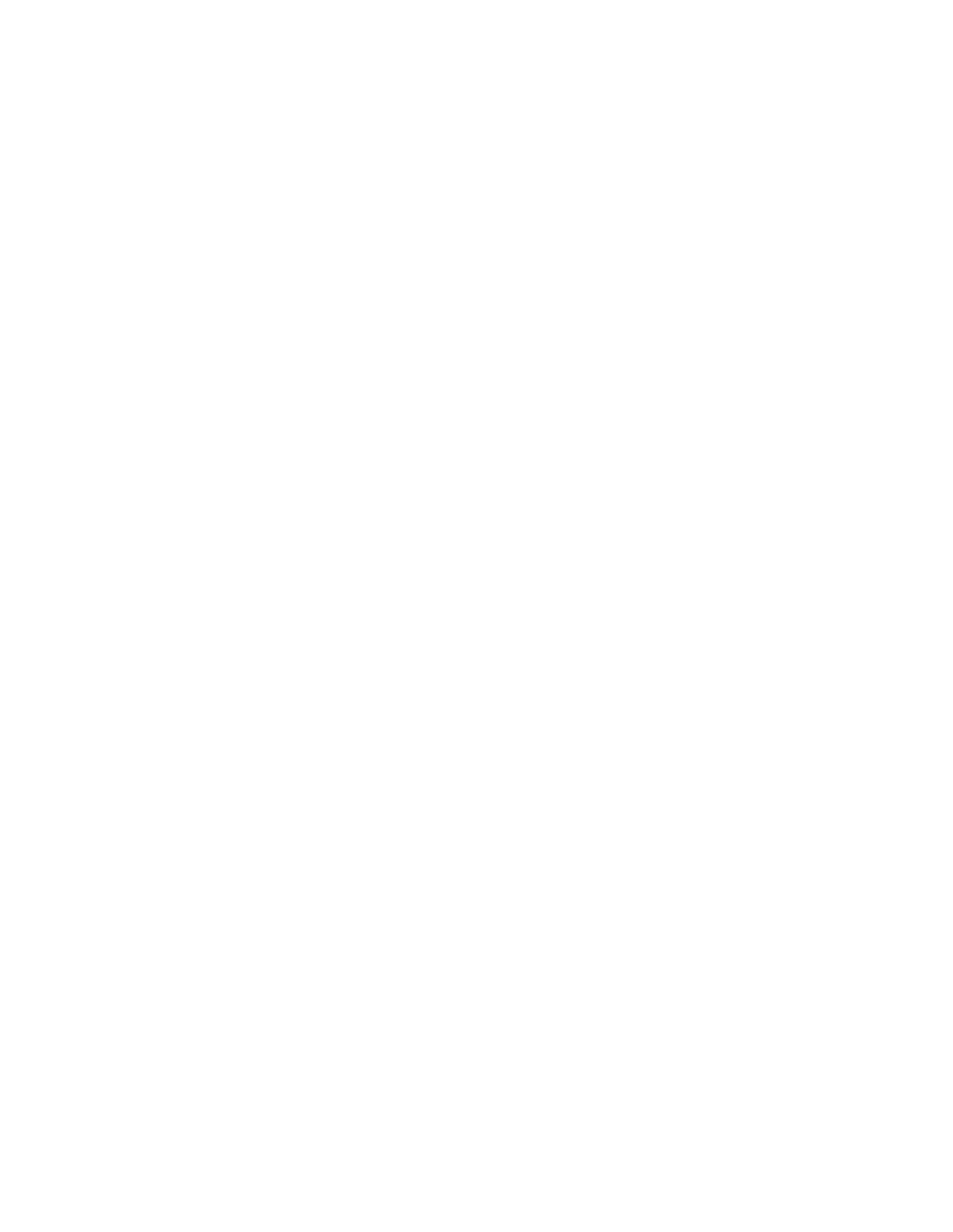## **Appendix C: Payroll Checkoff Charges**

<span id="page-40-0"></span>The payroll charges and assumptions below are offered to assist in the development of agency operating budgets for fiscal years 2022 and 2023. Assumptions for rates that support agency operations or are not subject to collective bargaining agreements are subject to future review and approval by OBM. Agencies should not consider them to be final. The Department of Administrative Services publishes these finalized rates under Payroll/Time and Labor in the Resources section of the HCM home page.

| <b>Payroll Checkoff</b><br><b>Charges</b>       | <b>Expense Acct</b> | FY 2021 Actual                                            | FY 2022        | FY 2023     |
|-------------------------------------------------|---------------------|-----------------------------------------------------------|----------------|-------------|
|                                                 |                     |                                                           |                |             |
| <b>Retirement</b>                               |                     |                                                           |                |             |
| <b>PERS</b>                                     | 503501              | 14.00% of gross<br>pay                                    | Continue       | Continue    |
| <b>STRS</b>                                     | 503502              | 14.00% of gross<br>pay                                    | Continue       | Continue    |
| <b>HPRS</b>                                     | 503503              | 26.50% of gross<br>pay                                    | Continue       | Continue    |
| <b>LERS</b>                                     | 503516              | 18.10% of gross<br>pay                                    | Continue       | Continue    |
| <b>Social Security</b>                          | 503506              | 6.20% of gross<br>pay                                     | Continue       | Continue    |
| Medicare                                        | 503512              | 1.45% of gross<br>pay                                     | Continue       | Continue    |
|                                                 |                     |                                                           |                |             |
| <b>Insurance</b>                                |                     |                                                           |                |             |
| <b>Health insurance</b>                         | 503505              | Varies by<br>enrollment                                   | 7%<br>increase | 7% increase |
| <b>Benefits</b><br>communication &<br>education | 503517              | \$0.50 per month                                          | Continue       | Continue    |
| <b>Union Benefits Trust</b>                     | 503522              | \$83 per month                                            | Continue       | Continue    |
| Exempt dental<br>insurance                      | 503508              | \$34.23 per month<br>single / \$99.19<br>per month family | Continue       | Continue    |
| Exempt vision<br>insurance                      | 503509              | \$10.04 per month<br>single / \$27.61<br>per month family | Continue       | Continue    |
| Exempt life<br>insurance                        | 503507              | \$0.130 per \$1,000<br>of gross pay                       | Continue       | Continue    |
| Workers'<br>compensation                        | 503504              | Varies by agency                                          | Continue       | Continue    |
| Liability insurance -<br><b>OSTA</b>            | 503513              | \$7.00 per month                                          | Continue       | Continue    |
| Liability insurance -<br><b>FOP</b>             | 503513              | \$4.00 per month                                          | Continue       | Continue    |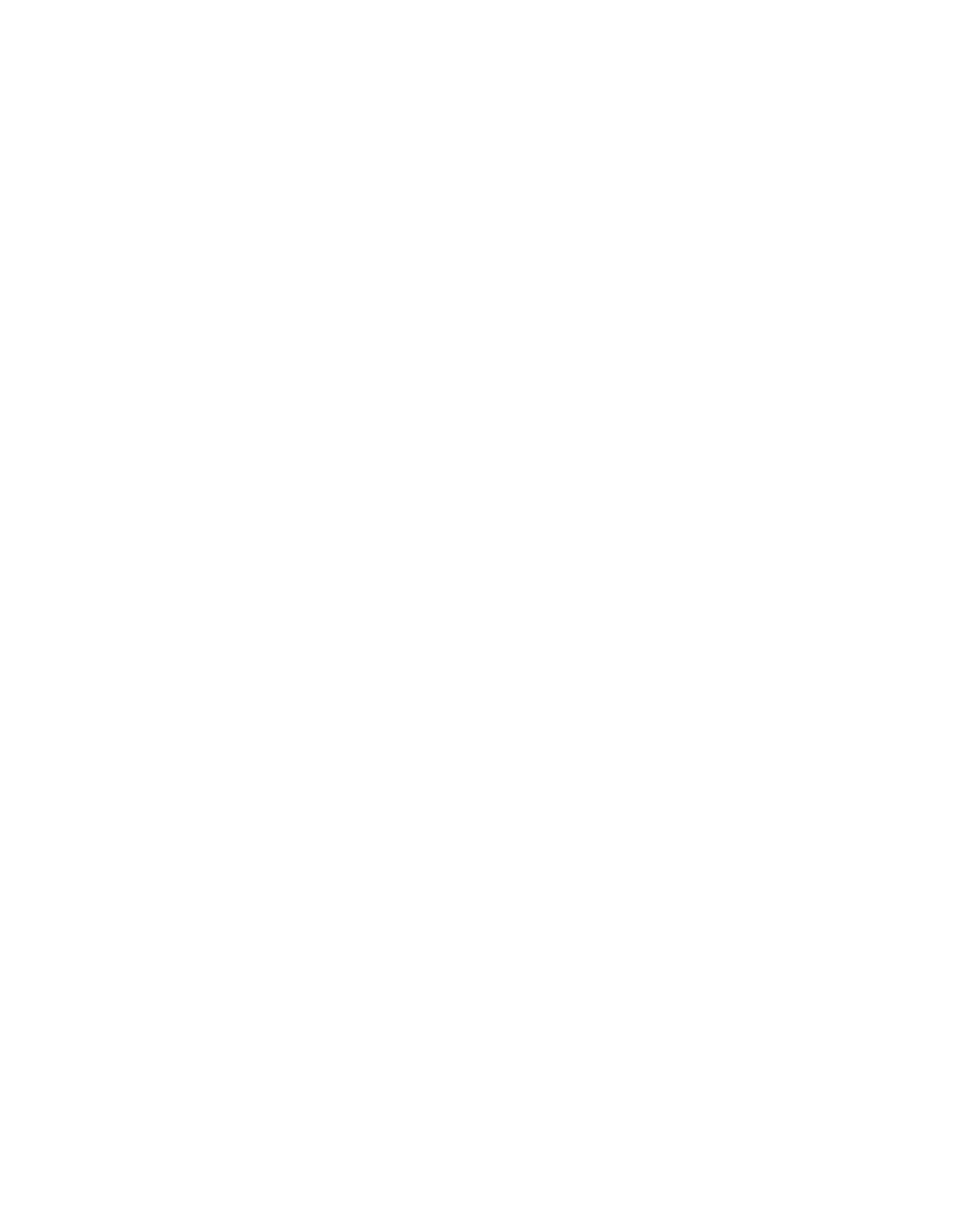## **Appendix D: Agency Due Dates and OBM Budget Analyst Assignments**

<span id="page-42-0"></span>This table shows when the budget request submission for each group of agencies is due. Agencies are listed by OAKS FIN code and agency name and the agency's assigned OBM budget analyst is included for reference. OBM budget analyst contact information is listed below.

### **Group 1 – Budget request is due on September 15, 2020**

| ACC        | <b>Accountancy Board of Ohio</b>                                    | Tara Clayton         |
|------------|---------------------------------------------------------------------|----------------------|
| <b>AIR</b> | Air Quality Development Authority                                   | Kevin Schrock        |
| <b>ARC</b> | Ohio Architects Board and Ohio Landscape Architects Board           | <b>Travis Shaul</b>  |
| <b>ART</b> | Arts Council                                                        | <b>Tara Clayton</b>  |
| <b>ATH</b> | <b>Athletic Commission</b>                                          | Sharon Hanrahan      |
| <b>BDP</b> | Deposit, Board of                                                   | Teresa Goodridge     |
| <b>CDP</b> | <b>Chemical Dependency Professionals Board</b>                      | Paul DiNapoli        |
| <b>CEB</b> | <b>Controlling Board</b>                                            | Ben Boettcher        |
| <b>CHR</b> | Chiropractic Board                                                  | Paul DiNapoli        |
| <b>CIV</b> | <b>Civil Rights Commission</b>                                      | Kevin Schrock        |
| COS        | <b>Cosmetology and Barber Board</b>                                 | Jasmine Winston      |
| <b>CRB</b> | Motor Vehicle Repair Board                                          | Kevin Schrock        |
| <b>CSF</b> | Sinking Fund, Commissioners of the                                  | Teresa Goodridge     |
| <b>CSV</b> | Service and Volunteerism, Commission on                             | Tara Clayton         |
| <b>CSW</b> | Counselor, Social Worker, and Marriage and Family Therapist Board   | Paul DiNapoli        |
| <b>DEN</b> | Dental Board                                                        | Nick Strahan         |
| <b>DVM</b> | <b>Veterinary Medical Licensing Board</b>                           | Luis da Cruz         |
| EBR        | <b>Environmental Review Appeals Commission</b>                      | Kevin Schrock        |
| <b>ENG</b> | Engineers and Surveyors, Board of                                   | Teresa Goodridge     |
| <b>ETC</b> | <b>Broadcast Educational Media Commission</b>                       | Melissa Snider       |
| <b>ETH</b> | <b>Ethics Commission</b>                                            | <b>Taylor Pair</b>   |
| <b>FUN</b> | Embalmers and Funeral Directors, Board of                           | Ben Boettcher        |
| <b>IGO</b> | Inspector General, Office of                                        | Sári Klepacz         |
| <b>INS</b> | Insurance, Department of                                            | Jasmine Winston      |
| LCO        | <b>Liquor Control Commission</b>                                    | <b>Taylor Pair</b>   |
| <b>LEC</b> | Lake Erie Commission                                                | <b>Steve Peishel</b> |
| LIB        | Library Board                                                       | <b>Travis Shaul</b>  |
| <b>MED</b> | <b>Medical Board</b>                                                | <b>Florel Fraser</b> |
| <b>NUR</b> | Nursing, Board of                                                   | Luis da Cruz         |
| <b>OCC</b> | Consumers' Counsel, Office of the                                   | <b>Taylor Pair</b>   |
| <b>PEN</b> | <b>Pension Subsidies</b>                                            | Teresa Goodridge     |
| <b>PRX</b> | Pharmacy, Board of                                                  | Paul DiNapoli        |
| <b>PSY</b> | Psychology, Board of                                                | Nick Strahan         |
| PYT        | Occupational Therapy, Physical Therapy, and Athletic Trainers Board | Luis da Cruz         |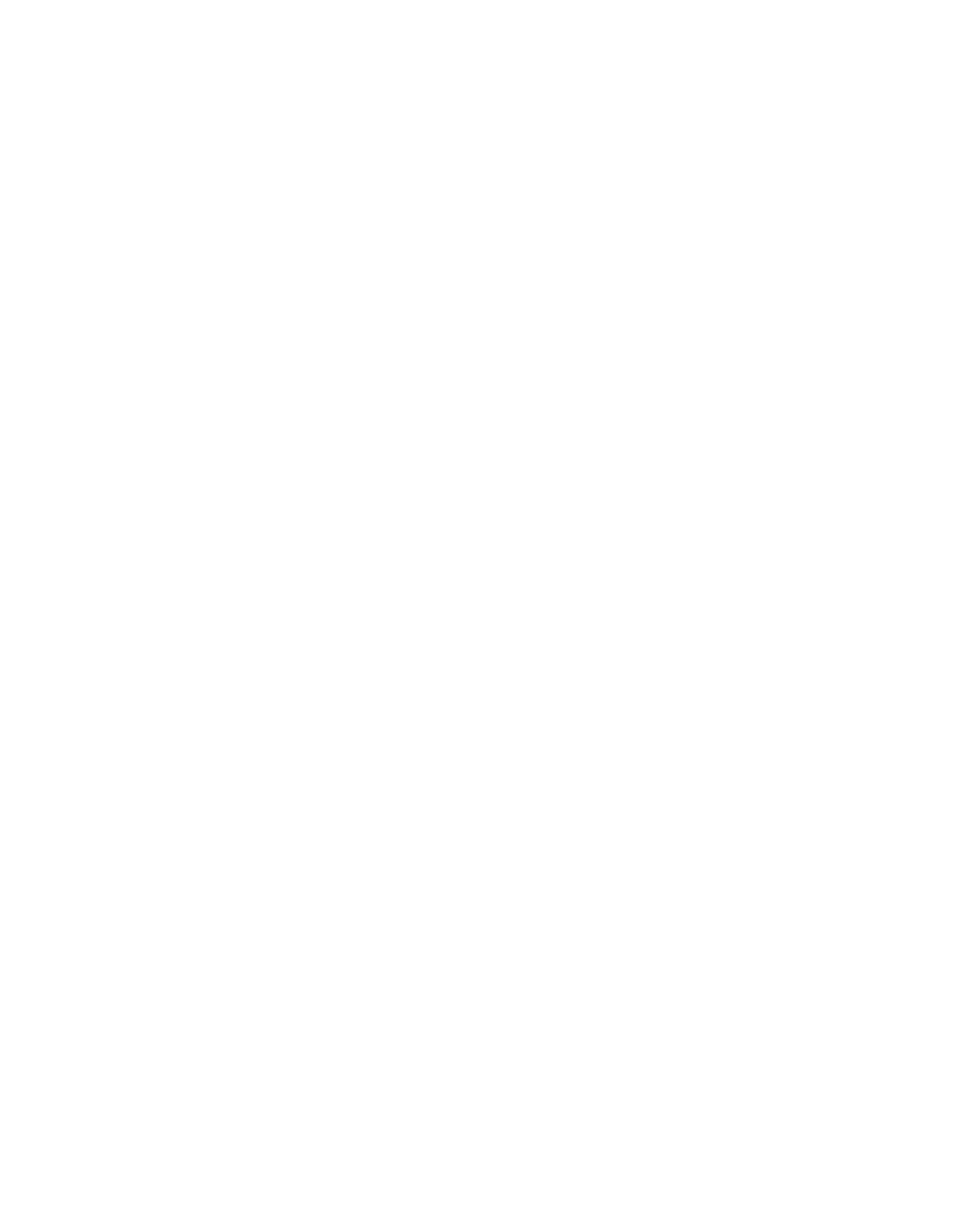| Fund Activity Summary ±Report (BPM-0003) and Required Questions18 |  |
|-------------------------------------------------------------------|--|
|                                                                   |  |
|                                                                   |  |
|                                                                   |  |
|                                                                   |  |
| Agency Compliance with Customer Service Standards Questionnaire21 |  |
| SECTION IV. STRATEGIC INFORMATION TECHNOLOGY BUDGET 21            |  |
|                                                                   |  |
|                                                                   |  |
|                                                                   |  |
|                                                                   |  |
|                                                                   |  |
|                                                                   |  |
|                                                                   |  |
|                                                                   |  |
|                                                                   |  |
|                                                                   |  |
|                                                                   |  |
|                                                                   |  |
|                                                                   |  |
|                                                                   |  |
|                                                                   |  |
|                                                                   |  |
|                                                                   |  |
|                                                                   |  |
|                                                                   |  |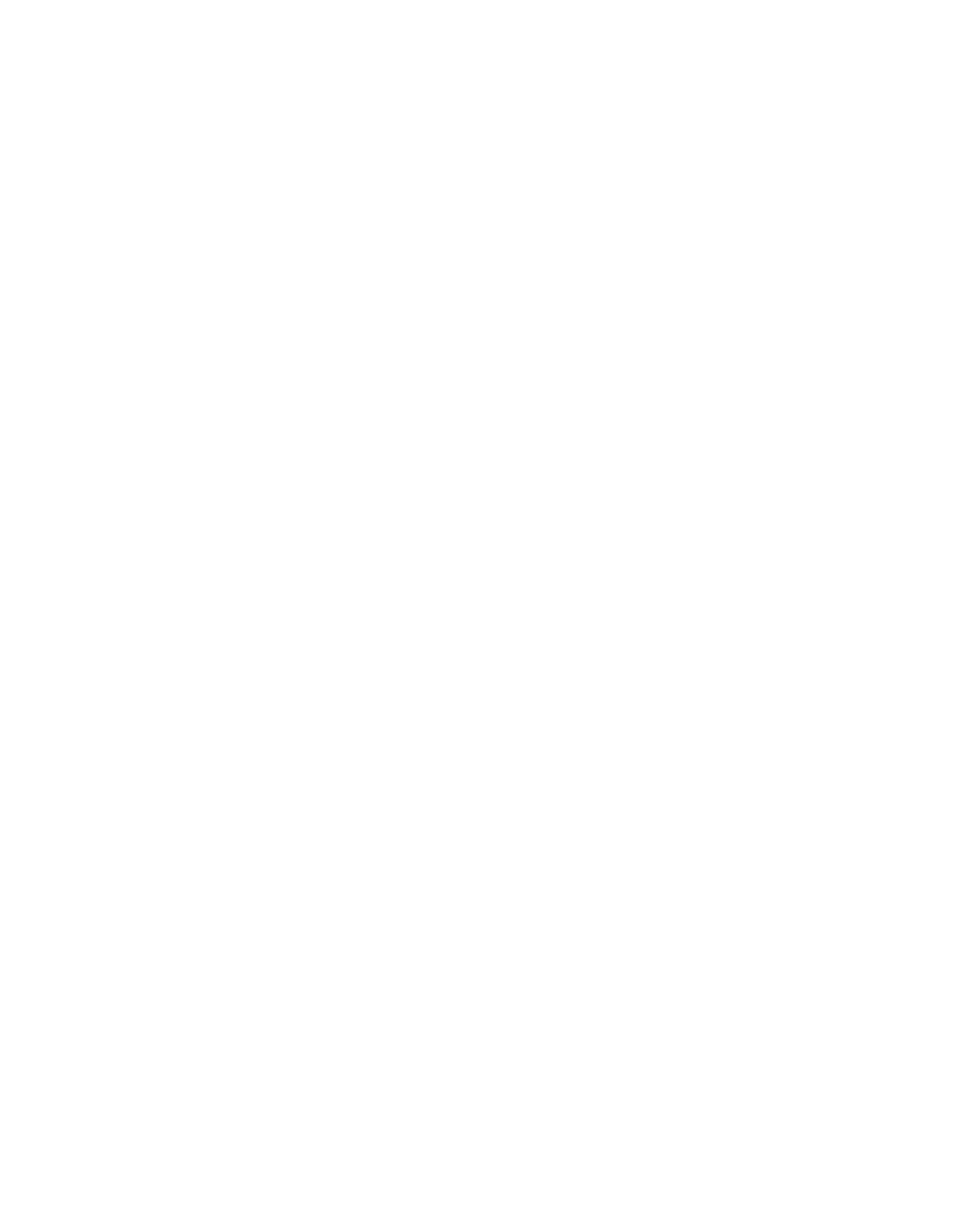# STATE OF OHIO OFFICE OF BUDGET & MANAGEMENT

# OPERATING BUDGET GUIDANCE FOR FISCAL YEARS 2022 ±2023

# TABLE OF CONTENTS

| SECTION II. GENERAL AGENCY GUIDELINES AND BUDGET SYSTEMS  9        |  |
|--------------------------------------------------------------------|--|
|                                                                    |  |
|                                                                    |  |
|                                                                    |  |
|                                                                    |  |
|                                                                    |  |
|                                                                    |  |
|                                                                    |  |
| SECTION III. BUDGET REQUEST LIMITATIONS AND COMPONENTS OF A BUDGET |  |
|                                                                    |  |
|                                                                    |  |
|                                                                    |  |
|                                                                    |  |
|                                                                    |  |
|                                                                    |  |
|                                                                    |  |
| &RPSRQHQWVRIDQ\$JHQF\.T.V%X.G.J.H.W5.H.T.X.H.V.W14                 |  |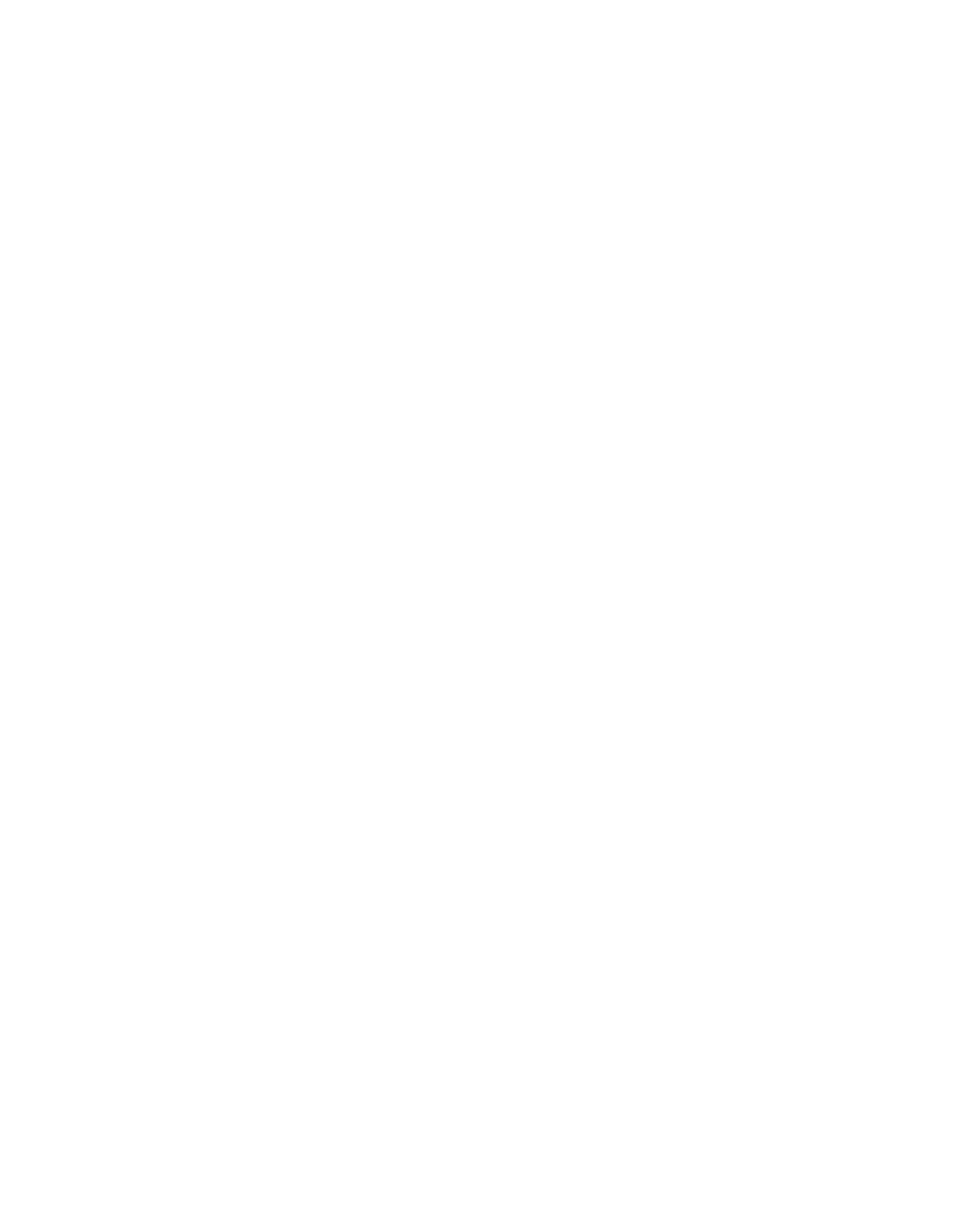## **Appendix G: Fund Activity Questions**

## **Agency Code - Activity for Fund #### – Fund Name**

<span id="page-49-0"></span>

| Question                                                                                                                                                                                                                        | Answer |
|---------------------------------------------------------------------------------------------------------------------------------------------------------------------------------------------------------------------------------|--------|
| <b>Fund Number</b>                                                                                                                                                                                                              |        |
| <b>Fund Name</b>                                                                                                                                                                                                                |        |
| <b>Fund Summary</b>                                                                                                                                                                                                             |        |
| 1. Was this fund active in OAKS during<br>the FY 2020-21 biennium?                                                                                                                                                              |        |
| 2. Explain the legal authority of this fund,<br>including the Ohio Revised Code chapter,<br>the section of temporary (uncodified) law,<br>and/or the Controlling Board action<br>number and approval date.                      |        |
| 3. List all ALIs that are within this fund<br>(ALI number, ALI name).                                                                                                                                                           |        |
| Revenue                                                                                                                                                                                                                         |        |
| 4. Explain all major sources of revenue<br>deposited into this fund. If any of these<br>sources are grants, please fill out the<br>Grant Table.                                                                                 |        |
| 5. What factors (e.g., fee increase,<br>population changes, etc.) have influenced<br>revenues into this fund? What specific<br>assumptions were used in developing<br>revenue estimates for this budget?                        |        |
| 6. Identify and explain patterns in<br>revenue flow in this fund (e.g., all<br>revenue received in May and June due to<br>seasonal nature of renewals; revenues<br>received evenly throughout the fiscal<br>year, etc.).        |        |
| 7. Compare your agency's FY 2020<br>revenue estimates for this fund to actual<br>revenues collected in that year. Provide<br>the amount of the variance, the percent<br>difference, and a brief explanation of the<br>variance. |        |
| <b>Fund Balance</b>                                                                                                                                                                                                             |        |

8. Identify the target ending cash balance to adequately support programs for this fund, as either a percentage of revenue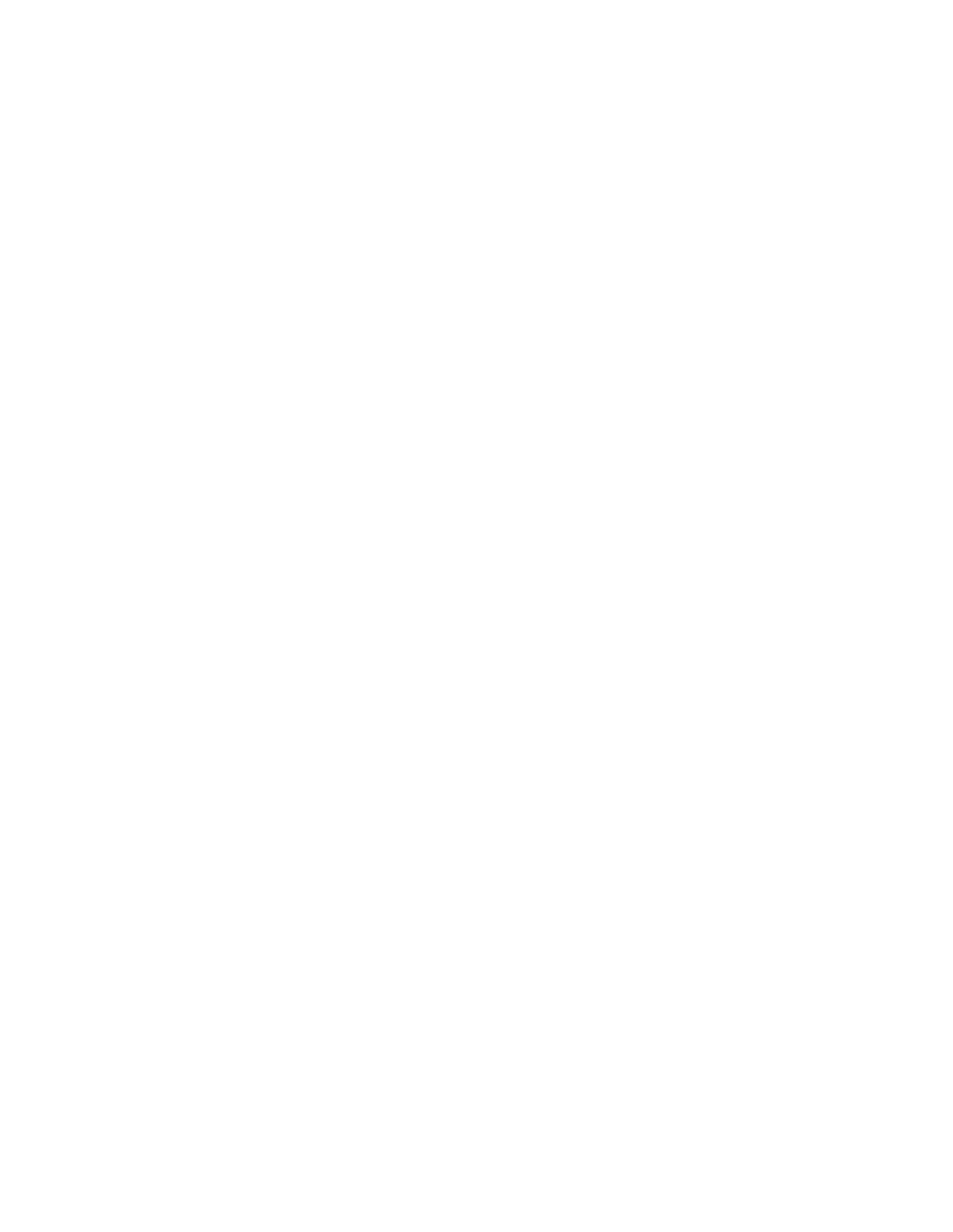- W N H DJHQF\ || V DJJUNDFN WN LWV FLVVLNQ
- o A high-level Table of Organization for each agency, and
- o Professional Licensing Boards and Commissions will appear as a single, organized section of the Blue Book, instead of disbursed throughout the document in alphabetical order. This will provide succinct, overarching information in an easy-tofind way, with specific information about each board and commission.

Thank you again and please do not hesitate to contact any one of us here at OBM should you QHHG DQ\ VXSSRUW LQ \RXU ZRUN 7dKesses%aXdQpblotheVhu\$nQeDsQrleVWV¶ HPD included on page 45.

Very respectfully yours,

**Director Kimberly Murnieks** Office of Budget and Management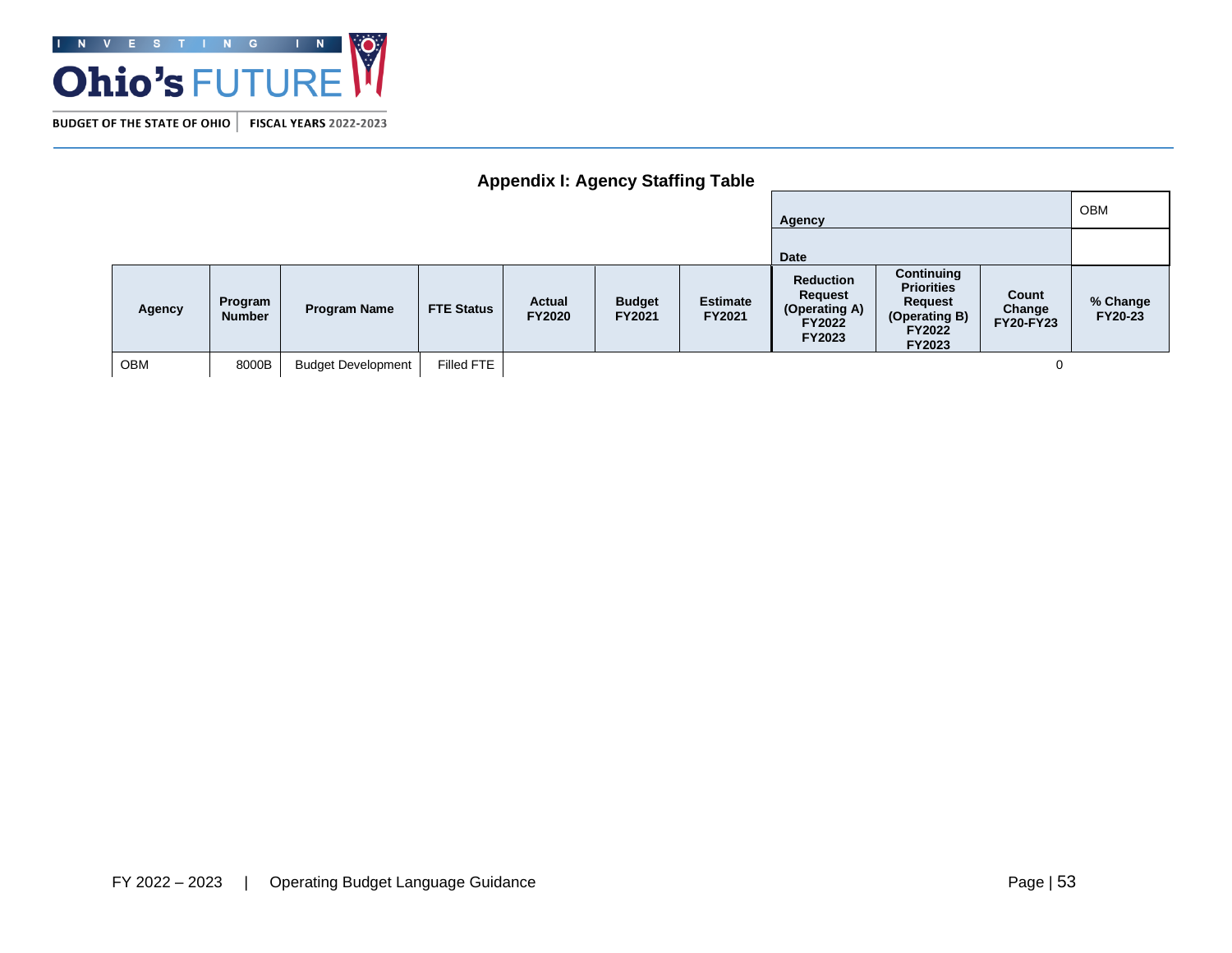

BUDGET OF THE STATE OF OHIO | FISCAL YEARS 2022-2023

| <b>Notes: Actual FY2018</b> | <b>Headcount Total</b> |  |  | v |  |
|-----------------------------|------------------------|--|--|---|--|
|                             |                        |  |  |   |  |

| Notes: Budget/Estimate<br>FY2019 |
|----------------------------------|
|----------------------------------|

|--|

#### **Instructions:**

#### *General*

1) Replace the example OBM programs above with your agency's B-level programs. Add or remove rows as necessary, and make sure to adjust the FTE Summary formulas to account for any added or deleted rows.

#### *Filled FTE*

2) The Actual FY 2020 column should be populated using SOPPS figures (BI Cognos Report PAY-0007, Column K) from the pay period end date 06/20/2020 report, which was the last paycheck processed against FY 2020 appropriations. If for some reason this report does not accurately portray your agency's filled FTE count (for example, if your agency's maximum number of non-permanent employees is not in early June), please populate using your own amounts and explain your method in the Notes: Actual FY 2020 section.

3) The Budget FY 2021 column should be filled in with each program's maximum filled FTE count that its FY 2021 appropriations could sustain. Please indicate in the Notes: Budget/Estimate FY 2021 section whether this includes an assumed level of turnover or vacancies.

4) The Estimate FY 2021 column should be filled in with an estimate of each program's filled FTE count at the end of the fiscal year or at some other, more representative time of year (see above).

5) The FY 2022 and FY 2023 columns (both the Reduction Request and the Current Priorities Request) should reflect anticipated staffing levels for a fully funded request at each level. This may or may not incorporate an assumed level of turnover or vacancies depending on how your agency budgets payroll.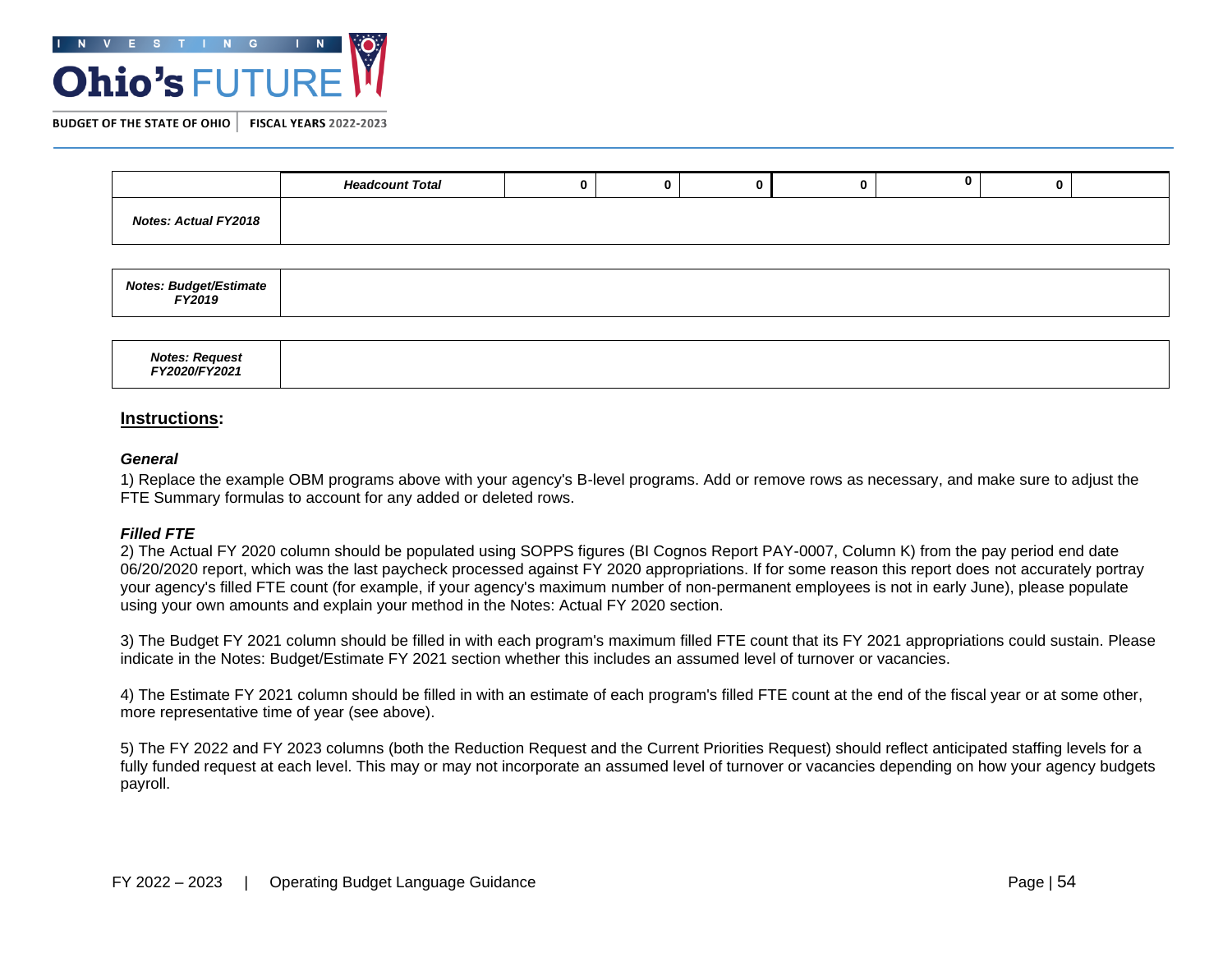

BUDGET OF THE STATE OF OHIO | FISCAL YEARS 2022-2023

#### *Vacant FTE*

6) All vacant FTEs throughout all of your agency's programs should be added together and entered under the program 99999 - Total Vacant FTEs.

7) The Actual FY2020 column should be the difference between your budgeted FTEs and the PPE 06/20/2020 SOPPS report of filled FTEs.

8) The Budget FY 2021, FY 2022, and FY 2023 columns should be zero unless your agency budgets payroll assuming a certain level of turnover or vacancies. Please indicate in the Notes: Budget/Estimate FY 2021 and/or Notes: Request FY 2022/FY 2023 sections if this is the case.

9) The Estimate FY 2021 column should be populated using a vacancy rate your agency has experienced through the course of the current fiscal year.

#### *Agency-Wide Headcount*

10) Board members who are employees (appointment type A or B) should be included in the All Other row.

11) FY 2020 Headcount information should be retrieved from DAS's monthly state employee trend reports. A link to these reports is provided below. Please use the June 2020 report for the Actual FY 2020 column. The Budget FY 2021 column should be filled in with the maximum number of employees that your agency's FY 2021 appropriations could support. The Estimate FY 2021 column should be filled in with an estimate of the agency's headcount at the end of the fiscal year (or at some other, more representative time of year [see above]), allowing for a level of vacancies your agency has experienced through the course of the current fiscal year. The FY 2022 and FY 2023 columns (both Reduction Request and Current Priorities Requests) should reflect anticipated staffing levels for a fully funded request at each level; this should incorporate no vacancies unless your agency budgets payroll assuming a certain level of turnover or vacancies. Please indicate in the Notes: Request FY 2022/FY 2023 section if this is the case.

#### *Notes*

12) Actual FY 2020, Budget/Estimate FY 2021, and Request FY 2022/FY 2023 notes should highlight any notable assumptions that affect your agency's presentation here, unusual staffing circumstances for one or more years reported in the table, anything that makes year-end pay periods unrepresentative for your agency's staffing recorded above, what different time of year you used to be more representative, and anything else that that warrants explanation.

#### **DAS**

**Monthly State Employee Trends** <http://das.ohio.gov/Divisions/HumanResources/HRDOCBPolicy/StateEmployeeData/StateEmployeeTrendReports.aspx>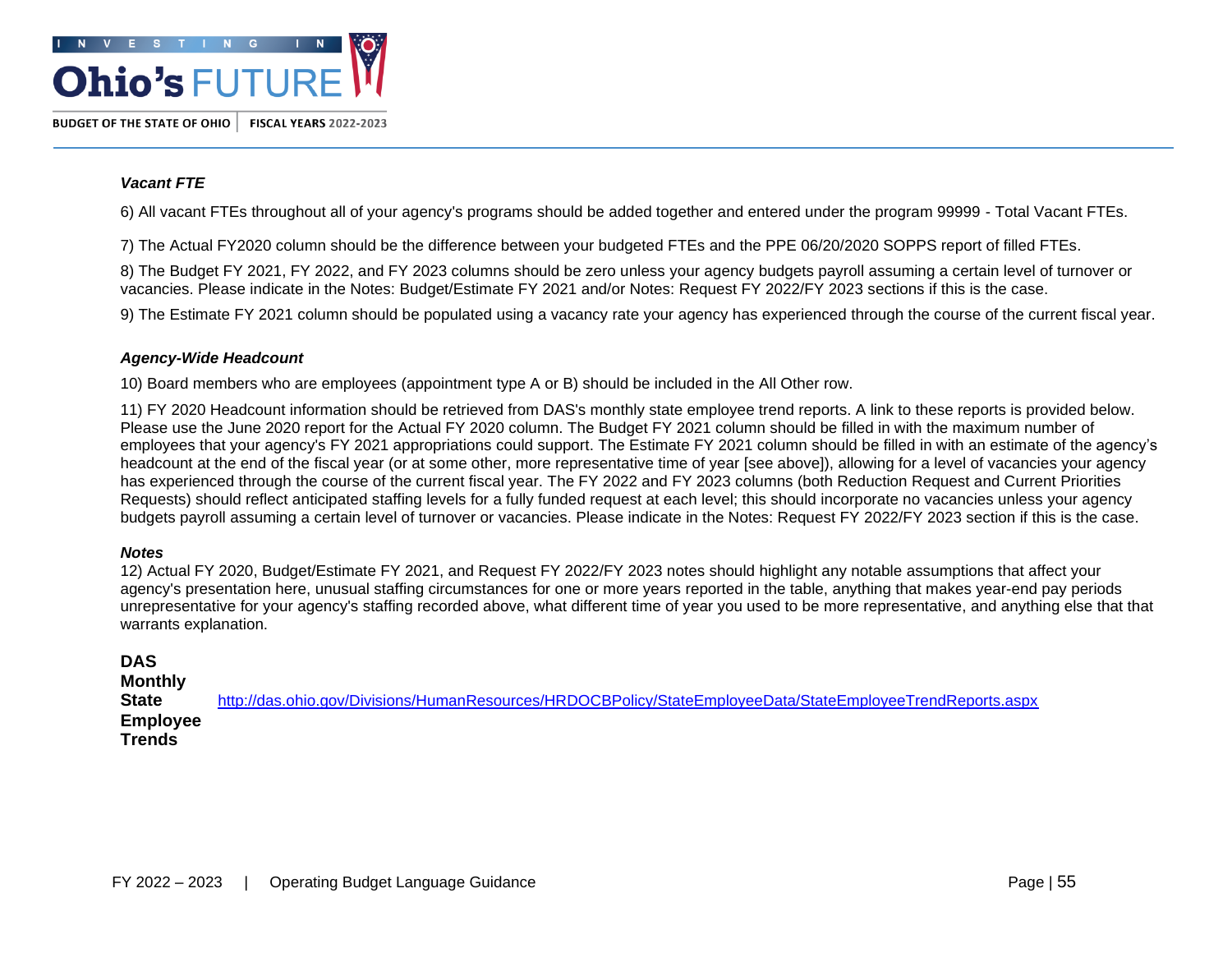

## **Appendix J: Agency Fee Changes**

For use by agencies with proposed fee changes, including renewal of a fee which would otherwise sunset.

Agency:

<span id="page-56-0"></span>

| Fee Name/<br>Desc.          | FY 2021<br>Fee<br>Amount | <b>Statutory</b><br>Authority | Frequency<br>of<br><b>Collection</b> | FY 2021<br><b>Total</b><br>Fee<br>Revenue | Fund(s)<br>Receiving<br>Revenue | Line<br>Item(s)<br>Supported | Program(s)<br>Supported | FY22-23<br>Proposed<br>Fee<br>Amount | Proposed<br>Change<br>$($, \%)$<br>from FY<br>2021 | Est. FY<br>2022<br>Revenue | Est. FY<br>2023<br>Revenue | Date of<br>Last<br>Increase | Est.<br>FY22-23<br><b>Total</b><br>Revenue<br>(Including<br>from<br>Proposed<br>Fee<br>Change) | <b>Notes</b> |
|-----------------------------|--------------------------|-------------------------------|--------------------------------------|-------------------------------------------|---------------------------------|------------------------------|-------------------------|--------------------------------------|----------------------------------------------------|----------------------------|----------------------------|-----------------------------|------------------------------------------------------------------------------------------------|--------------|
|                             |                          |                               |                                      |                                           |                                 |                              |                         |                                      |                                                    |                            |                            |                             |                                                                                                |              |
|                             |                          |                               |                                      |                                           |                                 |                              |                         |                                      |                                                    |                            |                            |                             |                                                                                                |              |
|                             |                          |                               |                                      |                                           |                                 |                              |                         |                                      |                                                    |                            |                            |                             |                                                                                                |              |
|                             |                          |                               |                                      |                                           |                                 |                              |                         |                                      |                                                    |                            |                            |                             |                                                                                                |              |
|                             |                          |                               |                                      |                                           |                                 |                              |                         |                                      |                                                    |                            |                            |                             |                                                                                                |              |
|                             |                          |                               |                                      |                                           |                                 |                              |                         |                                      |                                                    |                            |                            |                             |                                                                                                |              |
|                             |                          |                               |                                      |                                           |                                 |                              |                         |                                      |                                                    |                            |                            |                             |                                                                                                |              |
|                             |                          |                               |                                      |                                           |                                 |                              |                         |                                      |                                                    |                            |                            |                             |                                                                                                |              |
|                             |                          |                               |                                      |                                           |                                 |                              |                         |                                      |                                                    |                            |                            |                             |                                                                                                |              |
| Add rows<br>as<br>necessary |                          |                               |                                      |                                           |                                 |                              |                         |                                      |                                                    |                            |                            |                             |                                                                                                |              |